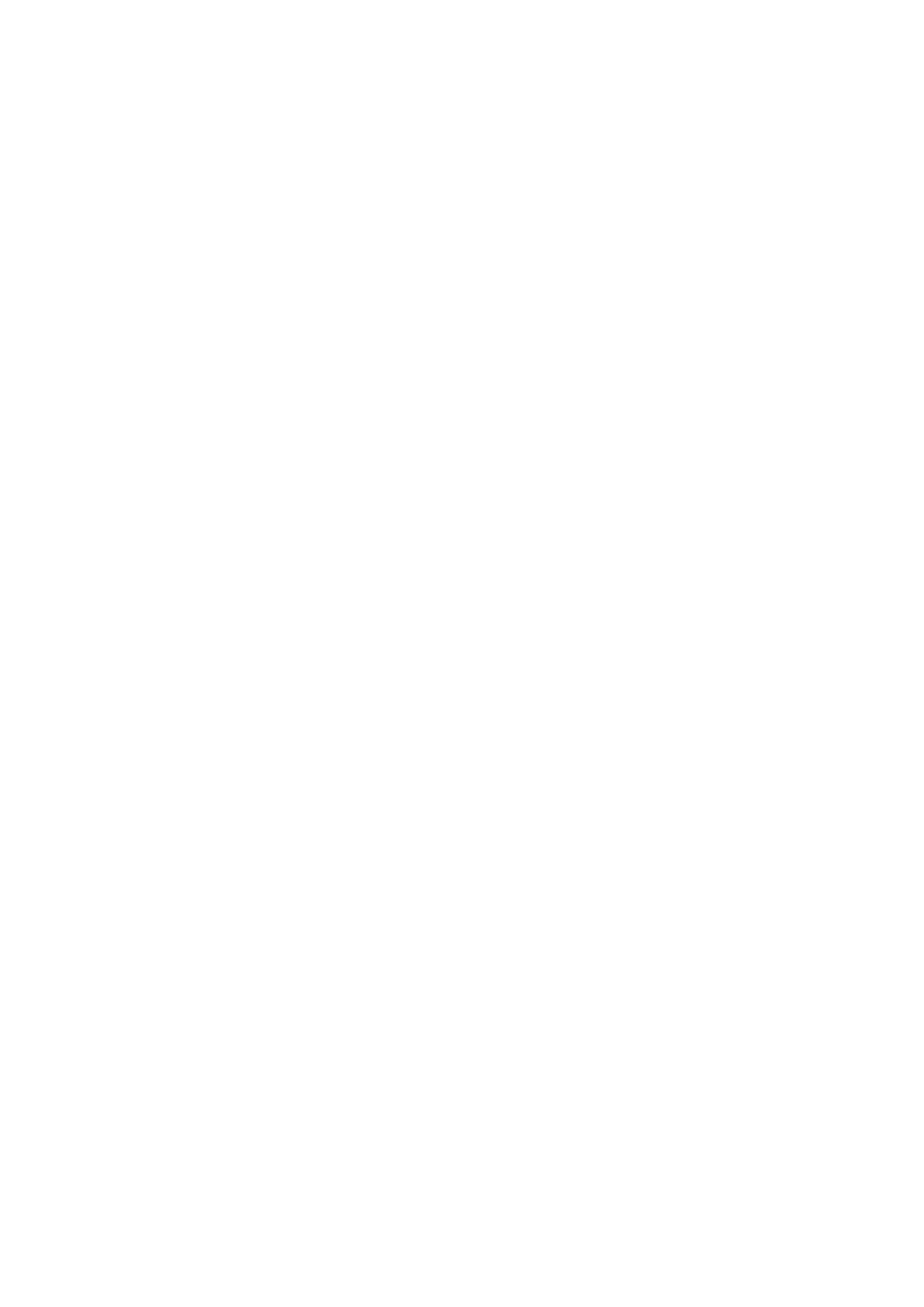# **Contents**

| Criteria for integrating information in the report  5                                                                                                                                                                                                                                                |  |
|------------------------------------------------------------------------------------------------------------------------------------------------------------------------------------------------------------------------------------------------------------------------------------------------------|--|
| Step 1: Identifying need and establishing authority 7                                                                                                                                                                                                                                                |  |
|                                                                                                                                                                                                                                                                                                      |  |
| Spatial planning process at sea<br>Task 1: Identifying why you need maritime spatial<br>Task 2: Establishing appropriate authority for<br>maritime spatial planning  8                                                                                                                               |  |
| Spatial planning process on land<br>Task 1: Identifying why you need maritime spatial<br>Task 2: Establishing appropriate authority for                                                                                                                                                              |  |
| Step 2: Obtaining financial support 11<br>What outputs should be delivered  11                                                                                                                                                                                                                       |  |
| Step 3: Organizing the process through pre-planning 13<br>What outputs should be delivered  13                                                                                                                                                                                                       |  |
| Spatial planning process at sea<br>Task 1: Creating the maritime spatial planning team 13<br>Task 2: Developing a work plan  14<br>Task 3: Defining Maritime Spatial Planning<br>Boundaries and Timeframe 14<br>Task 5: Defining Goals and Objectives 15<br>Task 6: Identifying risks and developing |  |
| Spatial planning process on land<br>Task 1: creating the spatial planning team  15<br>Task 2: Developing a work plan  15<br>Task 3: Defining Maritime Spatial Planning<br>Boundaries and Timeframe 15<br>Task 5: Defining Goals and Objectives 16<br>Task 6: Identifying risks and developing        |  |
| Step 4: Organizing stakeholder participation 17<br>What outputs should be delivered  17                                                                                                                                                                                                              |  |

| Step 5: Defining and analyzing existing conditions 19 |  |
|-------------------------------------------------------|--|
|                                                       |  |
| What outputs should be delivered  19                  |  |
|                                                       |  |
| Step 6: Defining and analyzing future conditions 23   |  |
|                                                       |  |
|                                                       |  |
|                                                       |  |
|                                                       |  |
| Step 7: Preparing and approving the spatial           |  |
|                                                       |  |
|                                                       |  |
| What outputs should be delivered  25                  |  |
|                                                       |  |
|                                                       |  |
| Spatial planning process at sea                       |  |
| Task 1: Identifying alternative spatial and           |  |
| temporal management measures  26                      |  |
| Task 2: Specifying criteria for selecting maritime    |  |
| spatial management measures  26                       |  |
|                                                       |  |
| Task 4: Evaluating the spatial management plan 26     |  |
| Task 5: Approving the spatial management plan 26      |  |
| Spatial planning process on land                      |  |
| Step 8: Implementing and enforcing the spatial        |  |
|                                                       |  |
|                                                       |  |
| What outputs should be delivered 27                   |  |
|                                                       |  |
| Step 9: Monitoring and evaluating performance 31      |  |
|                                                       |  |
| What outputs should be delivered from this step 31    |  |
|                                                       |  |
| Spatial planning process at sea                       |  |
| Spatial planning process on land                      |  |
|                                                       |  |
| Step 10: Adapting the spatial management process  35  |  |
|                                                       |  |
| What outputs should be delivered  35                  |  |
|                                                       |  |
| Special planning process on land 35                   |  |
|                                                       |  |
|                                                       |  |
|                                                       |  |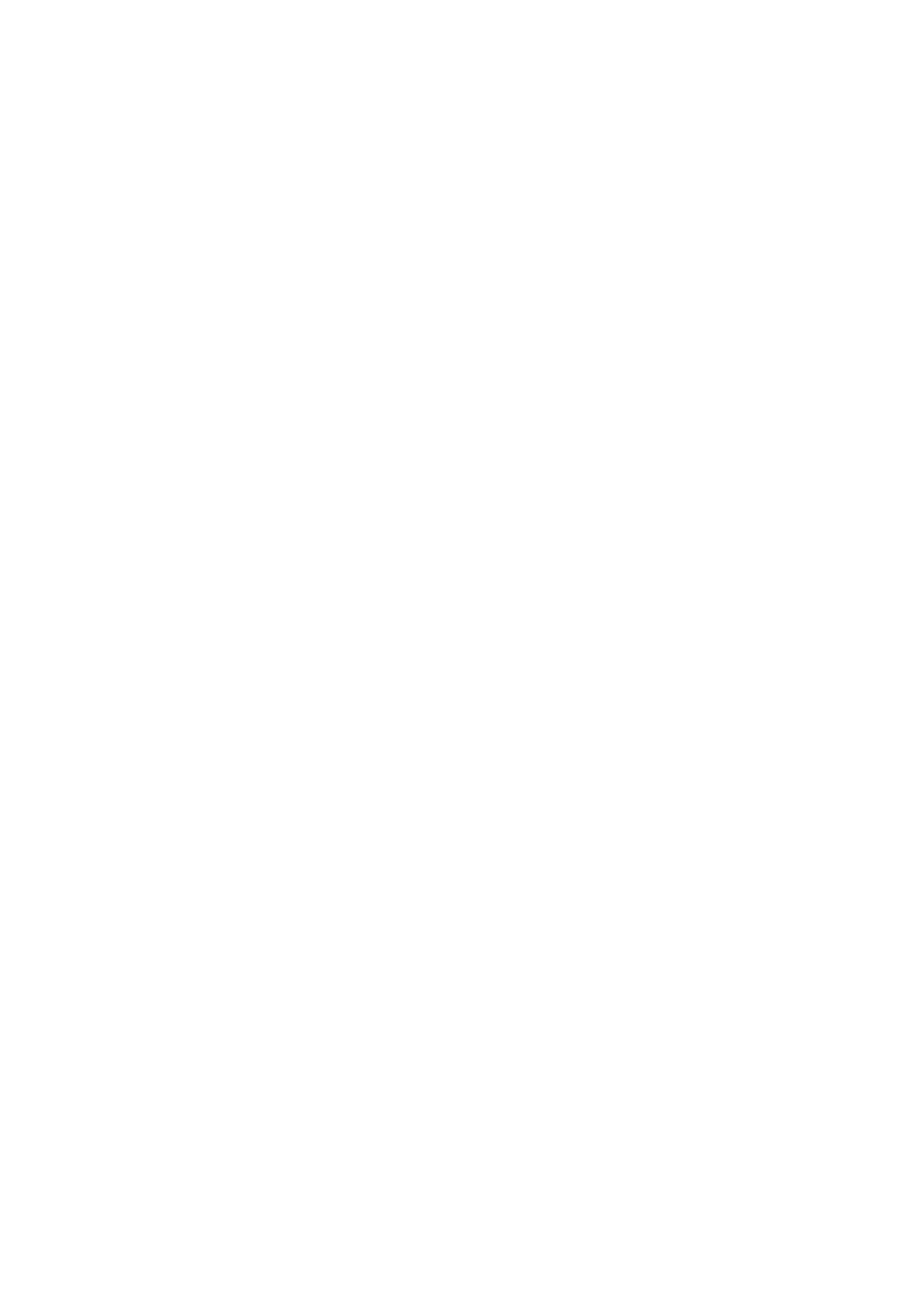# **Introduction**

## **Purpose of this document**

Maritime Spatial Planning (MSP) is a process that never ends, it is a process where continuous improvement is possible. In Europe but also in individual member countries MSP was set high on the agenda. In recent years there have already been various developments in Belgium in spatial planning at sea and at the coast. This report gives a summary of what has happened so far concerning spatial planning at sea and on the coast in Belgium at both policy and project level.

## **Report structure**

The report is created within the framework of the European project 'Combining Sea and Coastal Planning in Europe' (C-Scope) and is structured in analogy with the United Nations Educational, Scientific and Cultural Organization (UNESCO) Manual for Marine Spatial Planning<sup>1</sup>. This handbook outlines an approach in ten steps that demonstrates how MSP can become operational. For each measure the desired result is defined as well as the various tasks associated with the step. The steps represented in this guide are largely based on the analysis of various current MSP initiatives across the world.

A maritime spatial planning process does not result in a one-off plan. It is a continuous process that has to be adapted and evaluated over time. Ten elementary steps must be taken for successful implementation. These ten steps do not entail a simple, linear or demarcated process, but a cyclical process whereby all steps must be considered together. For example, the purpose and the objectives set early in the process will probably be adapted when the costs and benefits of various management measures are determined later. The involvement of stakeholders will also influence the planning process over time. Planning is by nature a dynamic process, and adjustments will be required as the process evolves over time.

This report is structured on the basis of these ten steps, but with the associated action attuned to the Belgian situation. The purpose and the content of each measure are briefly described in each section. More information on each measure can be found in the UNESCO Manual on MSP. For each step the report offers a diagrammatical summary of the situation of the main processes in Belgium with respect to spatial planning on the coast and at sea.

With the application of the UNESCO Guide to the Belgian situation, an overview of how far the process has progressed in Belgium, is given. Where possible, gaps are defined and further coordination is required.The ten steps set out the direction for the future.

## **Criteria for integrating information in the report**

This report doesn't want to limit MSP just to the seaside, but also includes the harbours and land components in the discussion. It is important to fine-tune planning on land and at sea. Geographically, the area is demarcated as the ten coastal municipalities and the Belgian part of the North Sea (BPNS). The geographic demarcation is also used in the Belgian report on the implementation of Recommendation 2002/413/EC concerning Integrated Coastal Zone Management.

A lot of information is available on the BPNS and the Belgian coast. The focus of this report isto only include the information, processes or research related to the coast or the BPNS, and that show a clear link with the development of spatial planning on land or at sea. Sectoral approaches, processes or legislation that can be of importance forvarious sectors or users of the BPNS are not considered. Only projects containing an usable case study or constituent aspect from which lessons can be drawn for the future are listed.

The information related to spatial planning on land, which has been integrated in this report, is limited. Only the principal information, which makes it possible to draw parallels between planning on land and at sea has been considered.

*<sup>1</sup> Ehler, Charles, and Fanny Douvere. Marine Spatial Planning: a step-by-step approach toward ecosystem-based management. Intergovernmental Oceanographic Commission and Man and the Biosphere Programme. IOC Manual and Guides No. 53, ICAM Dossier No. 6. Paris: UNESCO. 2009 (English).*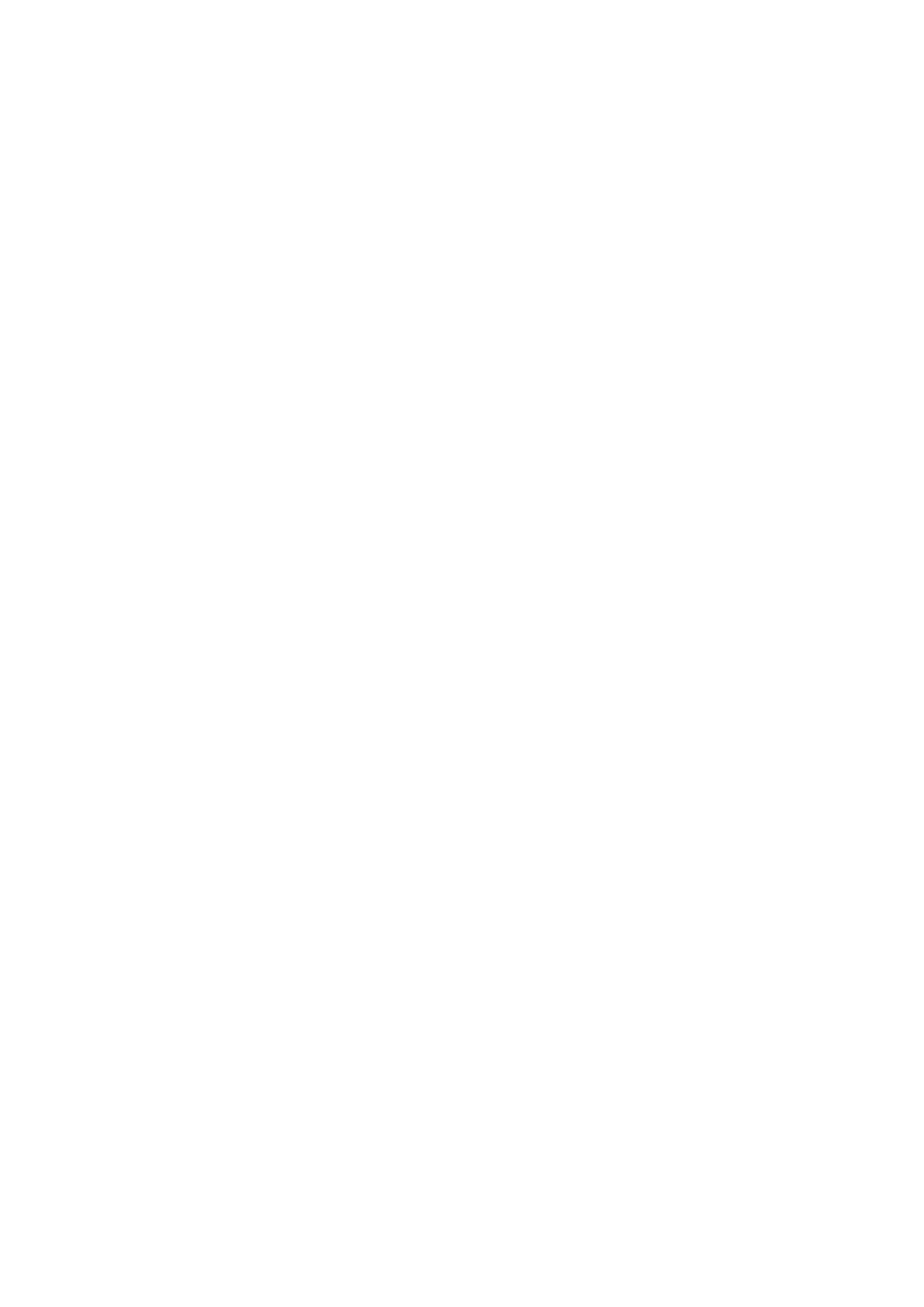## **Step 1: Identifying need and establishing authority**

## **The goal of this step**

Two points in particular need to be considered before starting a MSP (Maritime Spatial Planning) process. Firstly, it has to be clearly defined why a MSP process needs to be developed. This will ensure that the process stays on track. Secondly, it should also be clear whether the appropriate authority to develop and implement MSP is present. If not, the effort might be wasted if implementation is not possible later on.

## **What outputs should be delivered**

- A preliminary list of specific problems needed to be solved by maritime spatial planning
- Decision about what kind of authority is needed for developing maritime spatial planning

## **What are the tasks in this step**

Task 1: Identifying why maritime spatial planning is needed

Task 2: Establishing appropriate authority for MSP

#### *SPATIAL PLANNING PROCESS AT SEA*

#### **Task 1**

#### **Identifying why you need maritime spatial planning**

The best way to start the process is to identify the need of a Maritime Spatial Plan. Most countries that have successfully embarked on MSP have done so out of a need to tackle particular conflicts or problems, either existing or anticipated.

The need for a more comprehensive approach towards spatial planning for the BPNS (Belgian Part of the North Sea) became particularly urgent in light of new objectives and associated targets, such as the need for offshore energy production and the development of a European network of protected areas<sup>2</sup>.

In 2003, a Federal 'North Sea' minister responsible for the integrated management of the BPNS was appointed. The core issues of his policy framework included the development of an offshore wind farm, the delimitation of marine protected areas, a policy plan for sustainable sand and gravel extraction, enhanced financial resources for the prevention of oil pollution, the mapping of marine habitats, protection of wrecks valuable for biodiversity, and the management of land-based activities that have an impact on the marine environment. Together, these objectives provide the basis for a 'Master Plan' that was implemented in two phases<sup>3</sup>.

After the elections in 2007, a new Minister for the Marine Environment was appointed and in his federal policy note presented in 2008, there are references to the sustainable management of the North Sea and the development of a marine register<sup>4</sup>.

'The carrying out of most human activities at sea takes place within a system of environmental permits and authorisations based on the scientific evaluation of their impact on the marine environment.

Furthermore, endeavours for space at sea, including space for nature conservation, have significantly increased in recent years. Today, research into each (new) activity from the perspective of sustainable development has become even more indispensable than before, in both a national and international context. Hence, the impact on the environment must be integrated in a total assessment along with the economic and social impact. This new phase must be developed, guided and integrated at federal administration level with the stakeholders to result in a true «marine register»'

In November 2009, a new State Secretary (elected in 2008) presented a federal policy note 'Marine Environment' to the Belgian chamber of representatives<sup>5</sup>. In this policy document, the sustainable management and protection of the sea focuses on 4 policy pillars:

- Sustainable Management of the human activities at sea
- The protection and conservation of the marine biodiversity
- Monitoring the quality of the marine environment
- Environmental surveillance and prevention of marine pollution

*<sup>2</sup> Douvere, F.; Maes, F. (2007). The role of marine spatial planning in sea use management: The Belgian case, in: Marine Policy, 31: pp. 182-191*

*<sup>3</sup> Bossu, P.; Plasman, C. (2004). Een doorbraak in het Belgische Noordzeebeleid?. Argus Milieumagazine 2(1): 4-8*

*<sup>4</sup> Algemene Beleidsnota van de eerste minister inzake marien milieu - 52 0995/ (2007/2008): http://www.dekamer.be/FLWB/PDF/52/0995/52K0995015.pdf <sup>5</sup> DOC 52 2225/024 - 25 november 2009 – Algemene Beleidsnota Marien Milieu*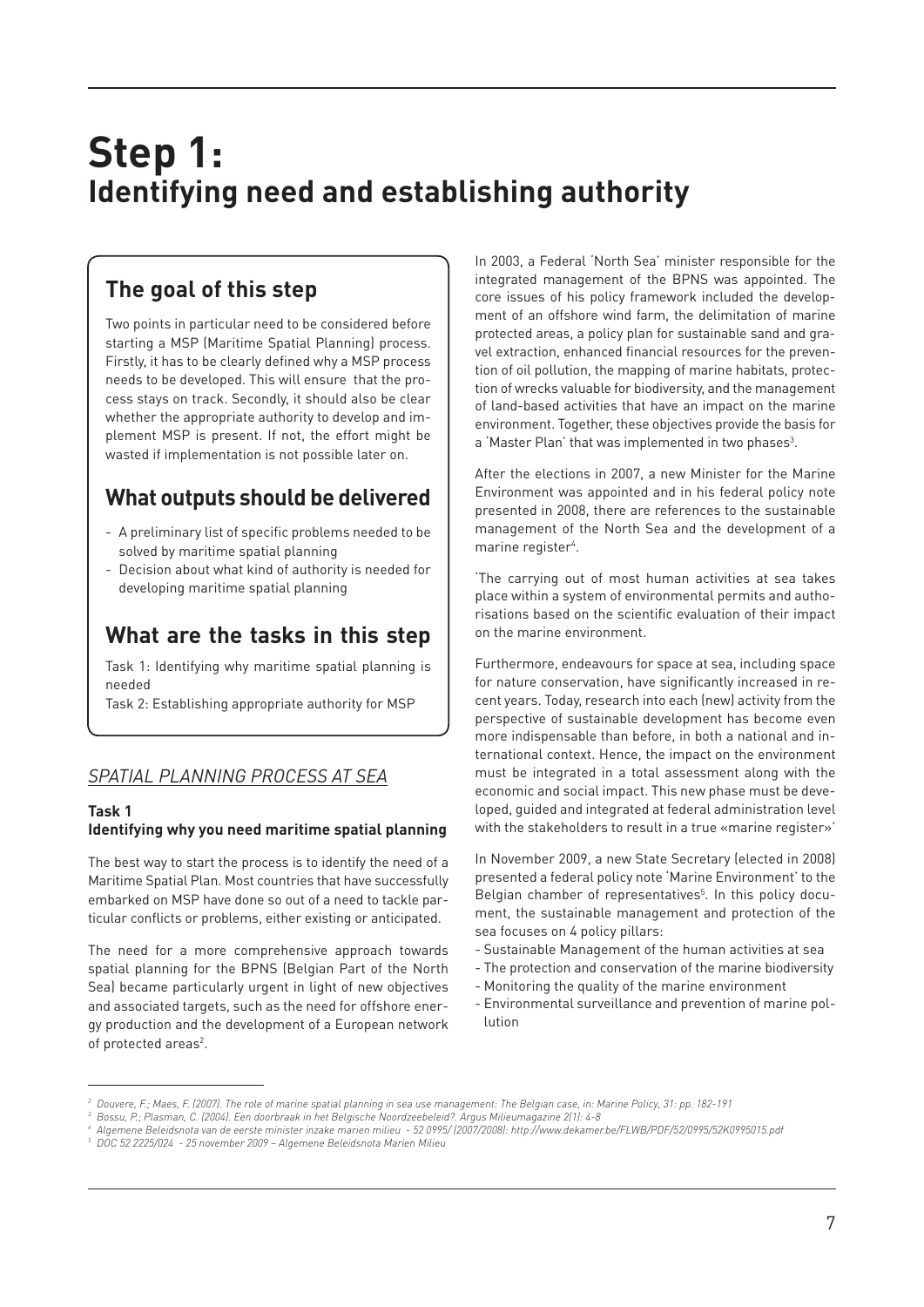The document clearly refers to the implementation of the European Marine strategy<sup>6</sup> as milestone for the further coordination and implementation of Maritime Spatial Planning (MSP). The policy note Marine Environment can be seen as a commitment to work towards MSP in 2010 and 2011. The clear objectives given in the text for such a MSP are the determination of 'conservation objectives for species and habitats' and to deal with the European Commission assigning marine protected areas (within the framework of Natura 2000) in the Exclusive EconomicZone. The further phases of these processes will provide input for the environmental part of the Maritime Spatial Plan7 .

The federal policy note 'Transport', also presented by the State Secretary who has the authority on Marine Environment and Transport, describes the development of the first marine Master plan in 2003, but also suggests expanding this first plan with the further development of sustainable maritime transport within the Belgian EEZ (Exclusive Economic Zone)<sup>8</sup>. It also mentions that the area for the development of offshore energy needs to be revised based on an integrated vision that takes into account the marine environment, the reduction of CO2, the economic development of the harbours, the safety of marine transport and the development of Short Sea Shipping.

#### **Task 2 Establishing appropriate authority for maritime spatial planning**

The most important thing when creating authority to plan for MSP is to make sure that the output - the maritime spatial management plan - will be enforceable. One way to establish authority for MSP is by the creation of new legislation. Another way is to start from existing legislation - either by re-interpreting it or by slightly modifying it. A third possible way to establish authority for MSP is to work it into provisions that can be added to legislation that is either already in development or which is under consideration for development in the near future.

Within the governance of the Belgian Part of the North Sea (BPNS) there are different authorities involved (Table 1).

|                                                                                                                                                     | Table 1. Multi-level governance in the Belgian Part of the North Sea<br>(BPNS) and the coastal zone |
|-----------------------------------------------------------------------------------------------------------------------------------------------------|-----------------------------------------------------------------------------------------------------|
|                                                                                                                                                     | Internationaal obligations: conventions and commitments (2010 Target)                               |
|                                                                                                                                                     | EU obligations: EU-directives (Habitats Directive)                                                  |
|                                                                                                                                                     | Federal state                                                                                       |
| Federal competences at sea: nature<br>conservation, protection of the ma-<br>rine environment, offshore windmill<br>parks, shipping, military, etc. | Federal competences on land:<br>contingency planning, etc.                                          |
|                                                                                                                                                     | <b>Flemisch Region</b>                                                                              |
| Flemish comptetences at sea:<br>fishing, dredging, etc.                                                                                             | Flemish competences on land:<br>nature conservation, tourism, ports,<br>etc.                        |
|                                                                                                                                                     | 1 Provincie (West-Flanders)                                                                         |
|                                                                                                                                                     | 10 coastal municipalities                                                                           |

Table:

Multi-level governance in the Belgian Part of the North Sea (BPNS) and the coastal zone<sup>9</sup>

Before 2003, the various agencies dealing with different aspects of the North Sea had their own authorities. In 2003, with the appointment of the new federal government a specific paragraph on the North Sea was included in the governmental agreement.

*"[7] For the North Sea, one of the richest and largest natural areas of our country, the government will develop a long-term vision whereby the sustainable management of fishing, sand extraction, shipping and ecological values of the sea will be the starting points.10"* 

For its implementation, new resources (people and means) were provided, for example the creation of a Minister for the North Sea. This Minister would have the right to take initiative in the coordination of all matters relating to the North Sea policy at Ministerial level. For the first time Belgium got a Minister for the North Sea. His function was to coordinate these authorities within the framework of North Sea Management, with the development of a sustainable vision for the North Sea as goal. It was this federal Minister who had the authority for Maritime Spatial Planning.

*<sup>6</sup> DIRECTIVE 2008/56/EC of 17 June 2008 establishing a framework for community action in the field of marine environmental policy (Marine Strategy Framework Directive) http://eur-lex.europa.eu/LexUriServ/LexUriServ.do?uri=OJ:L:2008:164:0019:0040:EN:PDF*

*<sup>7</sup> DOC 52 2225/024 - 25 November 2009 – Algemene Beleidsnota Marien Milieu*

*<sup>8</sup> DOC 52 2225/023 - 25 November 2009 – Algemene Beleidsnota Transport* 

*<sup>9</sup> Rabaut, M.; Degraer, S.; Schrijvers, J.; Derous, S.; Bogaert, D.; Maes, F.; Vincx, M.; Cliquet, A. (2009). Policy analysis of the MPA-process in temperate continental shelf areas. Aquatic Conserv: Mar. Freshw. Ecosyst. 19: 596-608*

*<sup>10</sup> http://mobielvlaanderen.be/pdf/beleidsnota-brieven/federaalregeerakkoord2003.pdf*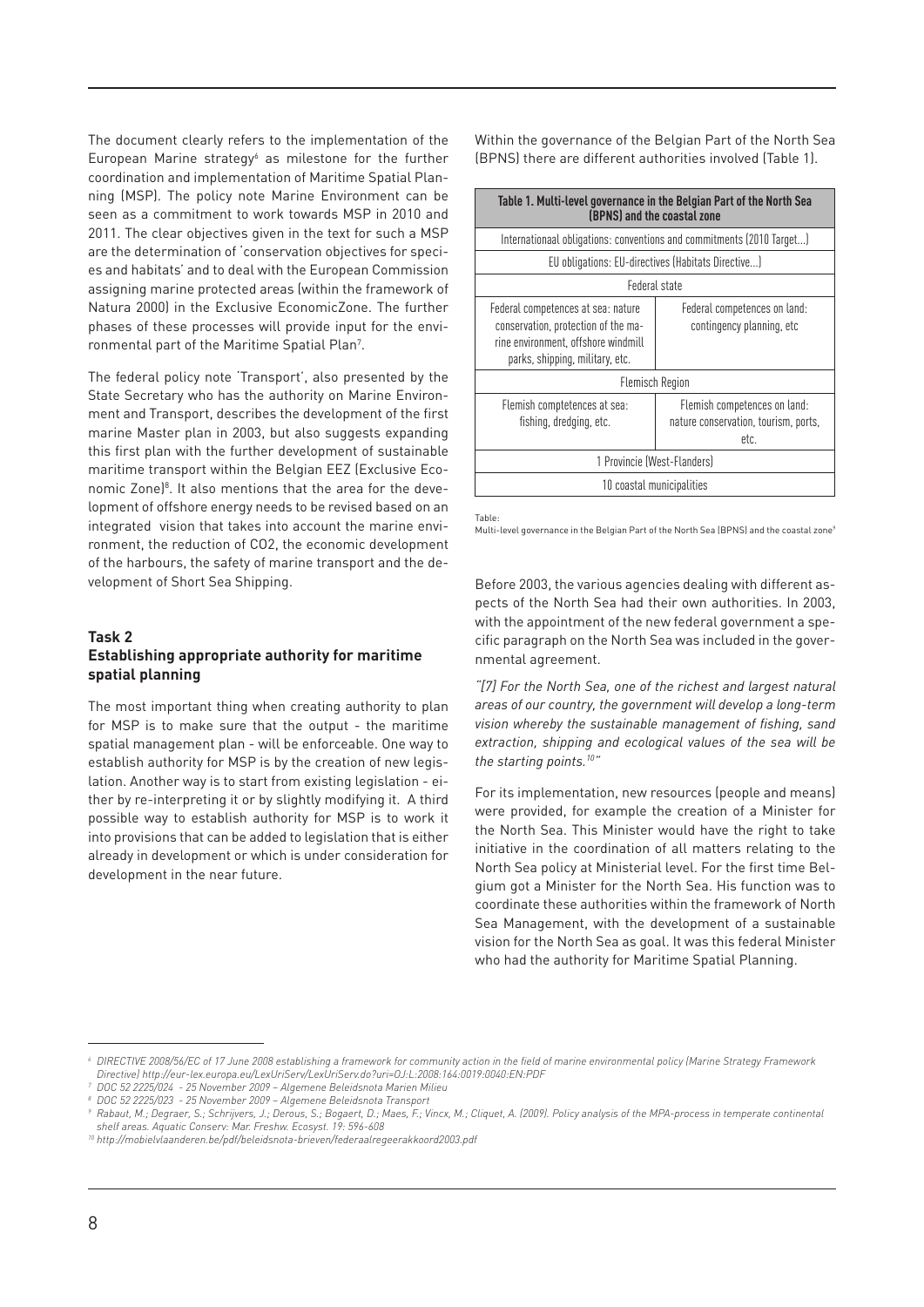#### *SPATIAL PLANNING PROCESS ON LAND*

#### **Task 1**

#### **Identifying why you need maritime spatial planning**

Space in Flanders is scarce, finite and losing its quality. Spatial planning is more and more seen as an important tool for tackling structural problems (traffic safety, public transport, urban decline, social segregation, lack of space for economic activities, affordable housing, environmental protection etc.)

In spatial planning faces the following challenges:

- satisfying a quantitative and qualitative housing need
- satisfying the need for sufficient, well-equipped industrial areas for new economic activities and ensuring development opportunities for existing economic activities
- providing sufficient and high quality space for agriculture
- safeguarding and where possible enhancing undeveloped space and its landscape qualities (nature, woodland, agriculture)
- accommodation of the significant growth of mobility with good road, waterway, rail and pipeline infrastructures; ensuring accessibility to and the liveability of (for instance, economically) important centres in Flanders<sup>11</sup>
- accommodation of highly dynamic tourist and recreational activities and providing a qualitative recreational network

#### **Task 2 Establishing appropriate authority for maritime spatial planning**

Belgium, being a federal country, does not have responsibility at national level for spatial planning. The regional authorities have the competence to put legislation with respect to spatial planning in place. Within the Flemish Region there are three government levels which have competences in spatial planning at their direct disposal: the region, the province, and the local authority.

These three government levels can all draw up spatial structure plans ('ruimtelijke structuurplannen'). These are strategic plans; they consist of an indicative, a directive, and a legally binding section. The plans can also contain parts which are binding for other government authorities.

Spatial structure plans drawn up at a lower government level must be approved by the next successive higher government level. The plans must be oriented to conform to the stipulations of the spatial structure plans of the higher government level. In principle, they are fixed for a period of 5 years. In addition to the spatial structure plans, all three government levels have the competence to make spatial implementation plans ('ruimtelijke uitvoeringsplannen'). These are binding plans to carry into effect parts of a structure plan.

In Belgium, federal legislation and regulations for spatial planning and urban development began on 29 March 196112. This so-called 'Urban development Act' introduced land use plans. Due to the constitutional reform of 1980, the powers to legislate on spatial planning were transferred from the Belgian State to the regions. Since then, the Flemish authority has the power to change regional plans on the territory of the Flemish Region. That authority of the Flemish Region reaches to the mean low-tide mark, which serves as the base-line.

In 1996, the Planning Decree<sup>13</sup> introduced the structure plans. Structure plans are not 'land use' plans but 'only' policy plans that indicate the desired spatial development of the area. The Decree provided the authority for structure plans at three levels: The Flemish region, the provinces and the municipalities.

The Planning Decree:

- gives a description of the term 'spatial structure plan'
- states that spatial structure plans must be drawn up on three levels: Flemish Region, the provinces and municipalities
- regulates the content and the legal status of the spatial structure plans
- regulates the procedure for the implementation of the spatial structure plans
- regulates the carrying out of the spatial structure plans

By the Decree of 18 May 1999<sup>14</sup> regarding the organisation of spatial planning, the former 'Urban development Act' and the Planning Decree were replaced. This Decree introduced a new system of spatial implementation plans: from the moment that a public body has a structure plan, that authority does not make zoning plans any longer, but instead makes spatial implementation plans ('ruimtelijke uitvoeringsplannen') in implementation of the structure plans.

<sup>&</sup>lt;sup>11</sup> Spatial Structure Plan for Flanders, Ministry of the Flemish Community, Environment and Infrastructure Department, Administration for Zoning, Housing and *Monuments and Landscapes, Spatial Planning Division, Brussels, 1998*

*<sup>12</sup> Act of 29 March 1962 with regard to the organisation of spatial planning and urban development*

*<sup>13</sup> Decree of 24 July 1996 with regard to the spatial planning, Belgian Law Gazette, 27 July 1996*

*<sup>14</sup> Decree of 18 May 1999 with regard to the organisation of spatial planning,*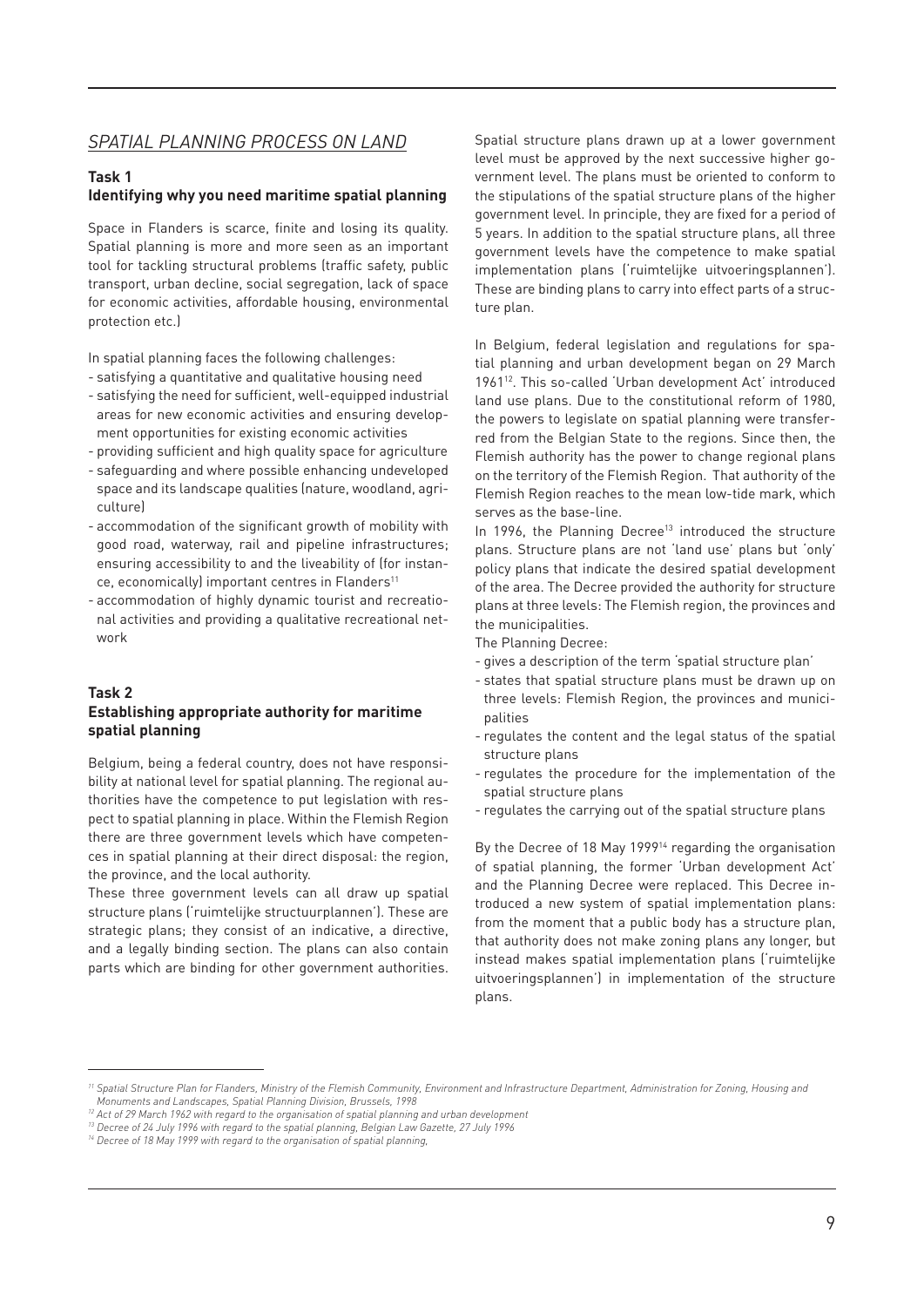#### *Conclusions regarding identifying need and establishing authority for maritime spatial planning*

- In the past, the need for Maritime Spatial Planning (MSP) was determined by the delimitation process related to Natura 2000 areas and the determinations of the areas at sea for development of wind energy
- Different policy documents show a clear need from the policy sectors to proceed with a MSP process. This need has also been encouraged by the European Policy and Legislation.
- A clear legal framework for organising spatial planning at sea doesn't exist. On the other hand, such framework is present for planning on land. Because of the lack of a legal framework for spatial planning at sea, delimitations and spatial restrictions are often on an ad hoc basis, not always initiated by a policy question. There exists only sectoral legislation, an integral approach is missing.
- It is not clear which principles will be applied, which final dates will be proposed, how choices will be made,.... For the new MSP that is about to begin, it is unclear who has the authority to start a MSP process.
- Flanders plays a primary rol in land and coastal spatial planning. Maritime Spatial Planning, however, remains a federal competence.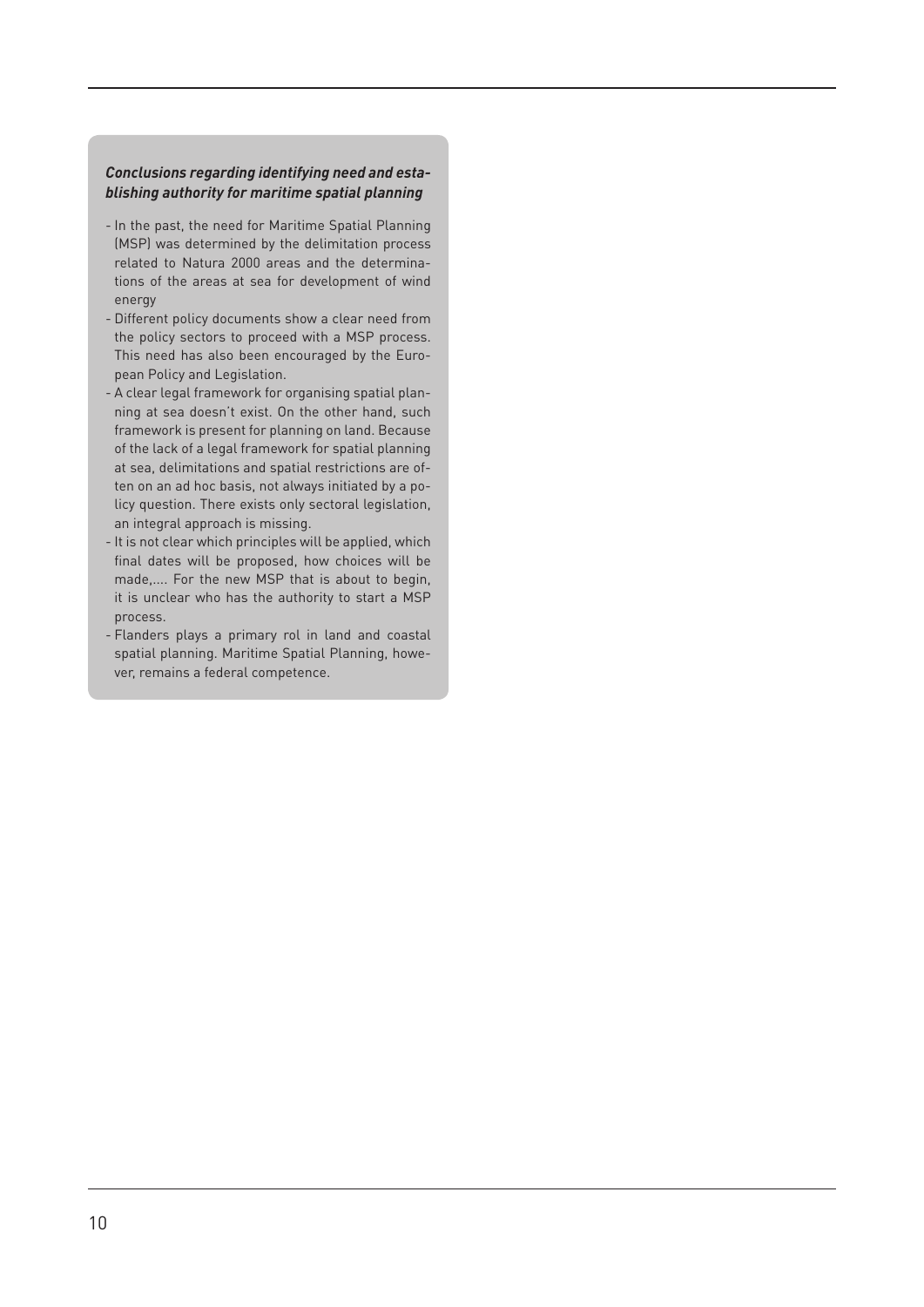## **Step 2: Obtaining financial support**

## **The goal of this step**

A Maritime Spatial Plan (MSP) is not possible without adequate financial resources. Identifying financing mechanisms are most likely being done in conjunction with the task of setting goals and objectives.

## **What outputs should be delivered**

- A financial plan that estimates the costs of MSP activities
- Identifies alternative means to obtain financing for those MSP activities.

## **What are the tasks in this step**

Task 1: Identifying alternative financing mechanisms Task 2: Defining the feasibility of alternative funding mechanisms

#### *SPATIAL PLANNING PROCESS AT SEA*

The different governments that undertake parts of the MSP process rely on direct allocations to their budgets from general tax revenues. In Belgium, agencies are often given responsibilities to undertake MSP activities without receiving additional funds. In the past but also now, no budget is allocated for the follow-up of a MSP. There was also no general overview available of the estimated costs of a MSP. Partnerships such as the Coordination Centre on Integrated Coastal Zone Management (ICZM) and the coast guard are funded by the different partners representing the provincial, Flemish and federal governments.

A budget for research on MSP was available via The North Sea Research Program and the 'Science for a sustainable Development Program' of the Belgian Federal Science Policy Office (BELSPO) as well as via other European programs. There are still funding opportunities within the Seventh Framework Program for Research and Technological Development or the INTERREG-programs, financed through the European Regional Development Fund (ERDF). Several INTERREG projects had MSP as topic of their project plan: COREPOINT, IMCORE, C-SCOPE,...Projects such as MESMA are funded by the Seventh Framework Program for Research and Technological Development, EU's main instrument for funding research in Europe (2007-2013). Other financing procedures are possible, for example, grants or donations, partnerships with NGOs, funds from the private sector, users fees,...<sup>15</sup> But none of them are at the moment used for setting up a MSP in Belgium.

### *SPATIAL PLANNING PROCESS ON LAND*

The Flemish agency competent for spatial planning on land receives a working budget and personnel from general public finances. Also municipal or provincial spatial planning departments receive finance from the general budget. The government also finances the spatial planning process within the harbours.

A subsidy may be requested for strategic projects. Such a project must result in a spatial planning process exceeding the local level. Public parties who are contributing to the spatial quality of Flanders, can apply for these funding. They must have an importance at Flemish level, departing from existing visions and stimulating the cooperation of spatial bodies in an strategic area, such as a development area around a public transport node or an inner city revitalisation area.

#### *Conclusions regarding obtaining financial support*

- A sustainable financing strategy for MSP should be tailored to the specific financial, legal, administrative, social and political conditions. This is not yet developed for Belgium.
- Funding for monitoring and research on MSP is available by scientific funding sponsored by the federal and Flemish government. Also by EU funding, there are possibilities to receive funding.
- There is no specific budget allocated to MSP within the different governmental bodies in Belgium.

<sup>&</sup>lt;sup>15</sup> Ehler, Charles, and Fanny Douvere. Marine Spatial Planning: a step-by-step approach toward ecosystem-based management. Intergovernmental Oceanographic *Commission and Man and the Biosphere Program. IOC Manual and Guides No. 53, ICAM Dossier No. 6. Paris: UNESCO. 2009 (English).*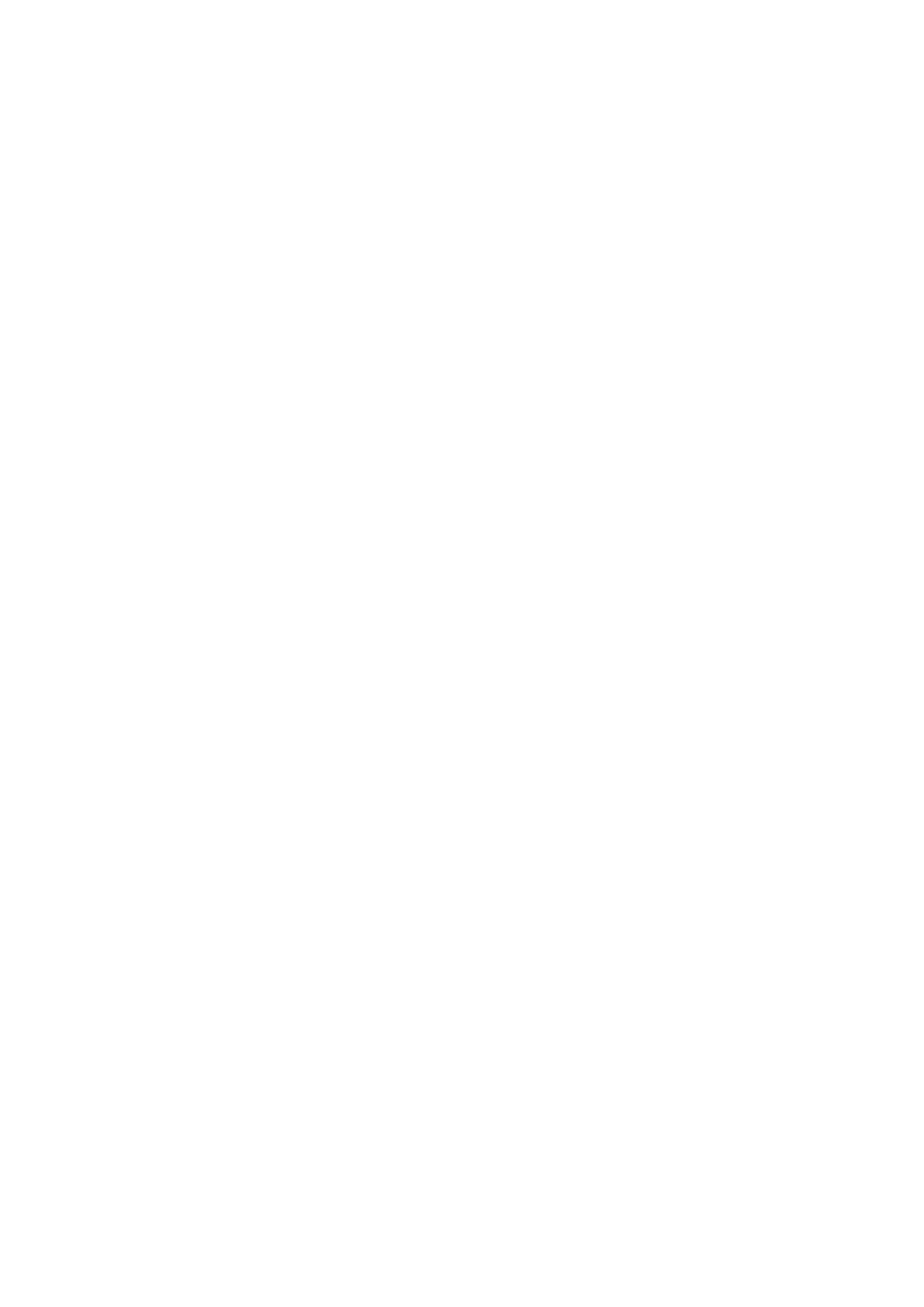## **Step 3: Organizing the process through pre-planning**

## **The goal of this step**

Spatial planning is likely to be most successful in achieving expected or desired outcomes/results when conducted on the basis of an 'objective-based approach'. An objective based approach is organized around a hierarchy of goals, objectives and indicators that evaluate the performance of management measures in achieving those goals and objectives. This implies that analysis conducted during the planning phases is related to the goals and objectives. Also the identification of management measures, and the strategy for implementing such measures, are all carried out to achieve the goals and objectives.

## **What outputs should be delivered**

- Organization of a maritime spatial planning team with the desired skills
- A work plan that identifies key work products and resources required to complete the outputs of planning on time
- Defined boundaries & time frame for analysis and management
- A set of principles to guide development of the maritime spatial management plan
- A set of goals and objectives for the management area.

## **What are the tasks in this step**

- Task 1: Creating the maritime spatial planning team
- Task 2: Developing a work plan
- Task 3: Defining boundaries and timeframe
- Task 4: Defining principles
- Task 5: Defining goals and objectives

Task 6: Identifying risks and developing contingency plans

### **Overview**

| <b>Tasks</b>                                                  | 1st MSP Cycle<br>$(2003 - 2006)$ | <b>Spatial Structure</b><br><b>Plan Flanders</b> |
|---------------------------------------------------------------|----------------------------------|--------------------------------------------------|
| <b>Task 1:</b> Creating a spatial<br>planning team            |                                  |                                                  |
| Task 2: Developing a work<br>plan                             | V                                |                                                  |
| <b>Task 3: Defining boundaries</b><br>and timeframe           |                                  |                                                  |
| <b>Task 4:</b> Defining principles                            | 7                                |                                                  |
| Task 5: Defining goals and<br>objectives                      | V                                | V                                                |
| Task 6: Identifying risks and<br>developing contingency plans |                                  |                                                  |

### *SPATIAL PLANNING PROCESS AT SEA*

#### **Task 1 Creating the Maritime Spatial Planning team**

A key task is to organize a MSP (Maritime Spatial Planning) team. In Belgium there is no such team. Different skills and competences are available within the governmental agencies or ministries, the scientific community and nongovernmental organizations or consultants.

*Table 2: Overview of the competences needed in a spatial planning team*

| Competences needed in a spatial planning team                | Present<br>in Belgium |
|--------------------------------------------------------------|-----------------------|
| Program management: Strategic thinking about space and time  | V                     |
| Authority: Knowledge of spatial implications of legislation: | v                     |
| Analysis: Analytical thinking about Space and Time           | V                     |
| <b>Planning: Conceptualization Spatial Systems Thinking</b>  | V                     |
| Implementation: Conflict Resolution                          | V                     |
| Monitoring and Evaluation: Cause-and-Effect Thinking         | V                     |
| <b>Communications: Strategic Communications</b>              | v                     |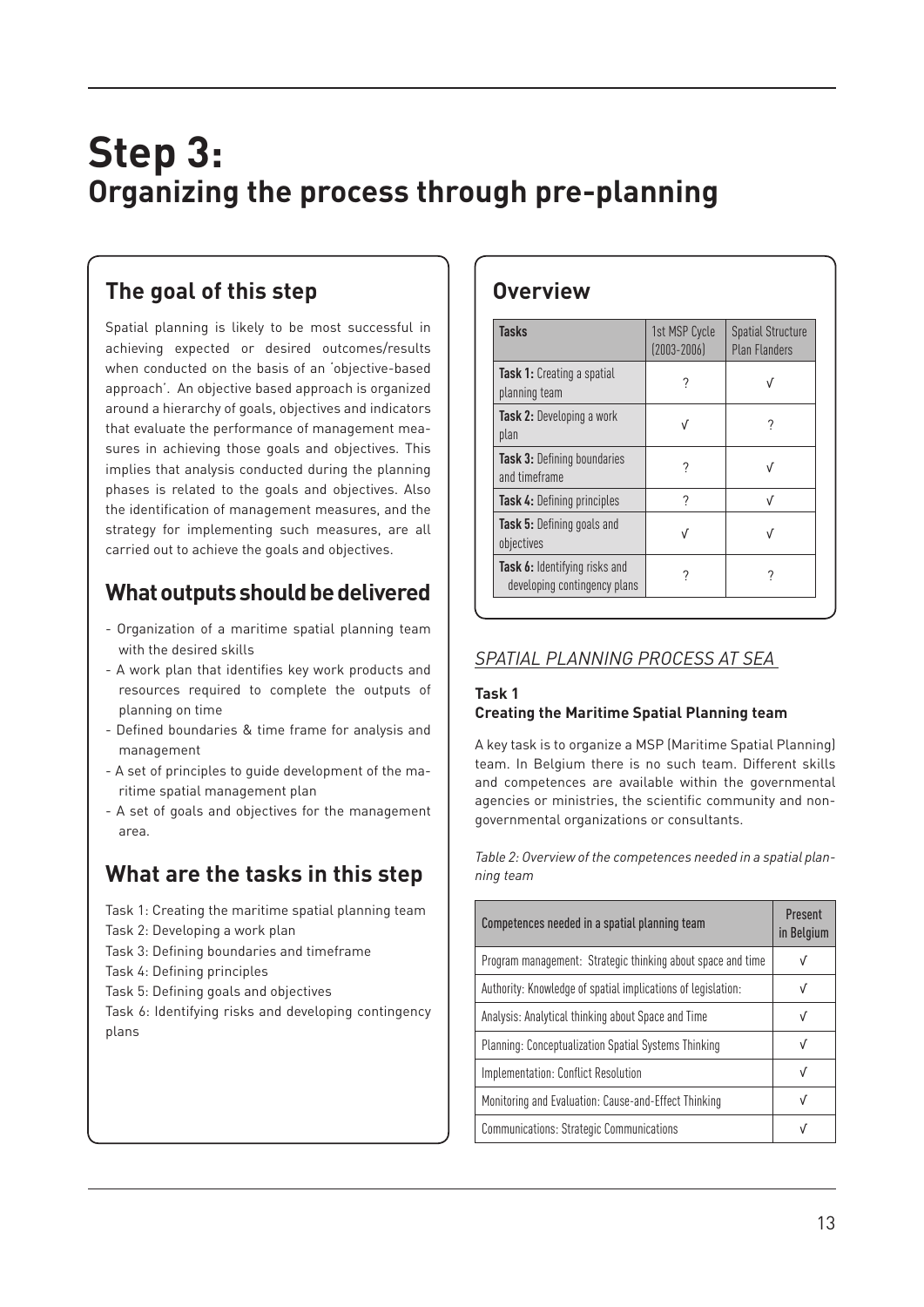All key tasks are covered by agencies or organisations present in the Belgian governmental structure. All the expertise is there but has to be brought together. A non-exhaustive list of institutes that has to be involved in a formal or informal way within a maritime spatial planning process:

- Federal Public Service (FPS) Marine Environment FPS Economy
- Fisheries department
- Researchers in the context of scientific projects and PhDs.
- Scientific Institutes: the Management Unit of the North Sea Mathematical Model and the River Scheldt estuary (BMM-MUMM); Flanders Marine Institute (VLIZ), Ughent the Maritime Institute,...
- Working groups on MSP as result of projects such as GAUFRE, C-SCOPE, MESMA...
- Individual initiatives Planners collective
- Economically driven initiatives: Consultant companies or Consortium of dredging companies: 'Vlaamse Baaien 2100'
- Coastguard Sea extraction funds

#### **Task 2 Developing a work plan**

Resources for Maritime Spatial Planning (MSP) - including time - are usually limited. Therefore it is essential to develop a work plan that specifies what parts of the process should be done by whom, in what timeframe, at what costs and how the various parts relate to each other. At present, in Belgium there is no MSP workplan developed, with clear tasks, timing,...developed by the governmental agency responsible for MSP.

Several existing plans, developed by different agencies can jointly create a work plan for MSP. For example: the Flemish government developed an integrated coastal strategy, which deals with the protection of the coast against flooding until 2050. This plan is also the result of a clear process with defined tasks, timings and responsibilities.

#### **Task 3**

#### **Defining Maritime Spatial Planning Boundaries and Timeframe**

From a management perspective, the boundaries are formed by the different policy aspects. Different studies define different boundaries depending on the theme being studied.

#### **Task 4 Defining Principles**

Maritime Spatial Planning (MSP) should be guided by a set of principles that determine the nature and characteristics of the MSP process and reflect the results wanted to achieve by MSP. During the first MSP process in Belgium, it was not clear if there was a set of principles defined. In 2010, the federal policy note Marine Environment clearly refers to the implementation of the European Marine strategy as a keystone for the further coordination and realisation of a Maritime Spatial Planning<sup>16</sup>.

There are other processes for which a set of principles have been developed that can be easily adapted to a current MSP process. At EU level, a 'Roadmap for Maritime Spatial Planning: Achieving common principles in the EU' was adopted by the Commission on 25 November 2008. It provides information on the current Maritime Spatial Planning practices in EU Member States and in third countries, sets out key principles<sup>17</sup>.

The 10 key-principles on MSP in the EU<sup>18</sup>:

Overarching principle: ecosystem approach

- Using MSP according to area and type of activity
- Defining objectives to guide MSP
- Developing MSP in a transparent manner
- Stakeholder participation
- Coordination within Member States-simplifying decision processes
- Ensuring the legal effect of national MSP
- Cross-border cooperation and consultation
- Incorporating monitoring and evaluation in the planning process
- Achieving coherence between terrestrial and maritime spatial planning
- Strong data and knowledge base

Within the GAUFRE project, the core values of the North Sea are determined for each use within the coastal and marine area. The three core values are 'the value of wellbeing or social value', 'ecological and landscape value', and 'economic value'. In addition to the three core values, the GAUFRE project identified three general principles which influence the management of the BPNS (Belgian Part of the North Sea). These include the precautionary principles, sustainable management and sustainability, and security.

The European Recommendation on Integrated Coastal Zone Management<sup>19</sup> (COM/00/545 of 8 Sept. 2000) was adopted on 30 May 2002. The Recommendation contained

*<sup>16</sup> DOC 52 2225/024 - 25 november 2009 – Algemene Beleidsnota Marien Milieu* 

*<sup>17</sup> Roadmap for Maritime Spatial Planning: Achieving Common Principles in the EU, COM(2008) 791 final* 

*<sup>18</sup> Roadmap for Maritime Spatial Planning: Achieving Common Principles in the EU, COM(2008) 791 final* 

<sup>&</sup>lt;sup>19</sup> Recommendation of the European Parliament and of the Council of 30 May 2002 concerning the implementation of Integrated Coastal Zone Management in Europe *(2002/413/EC)*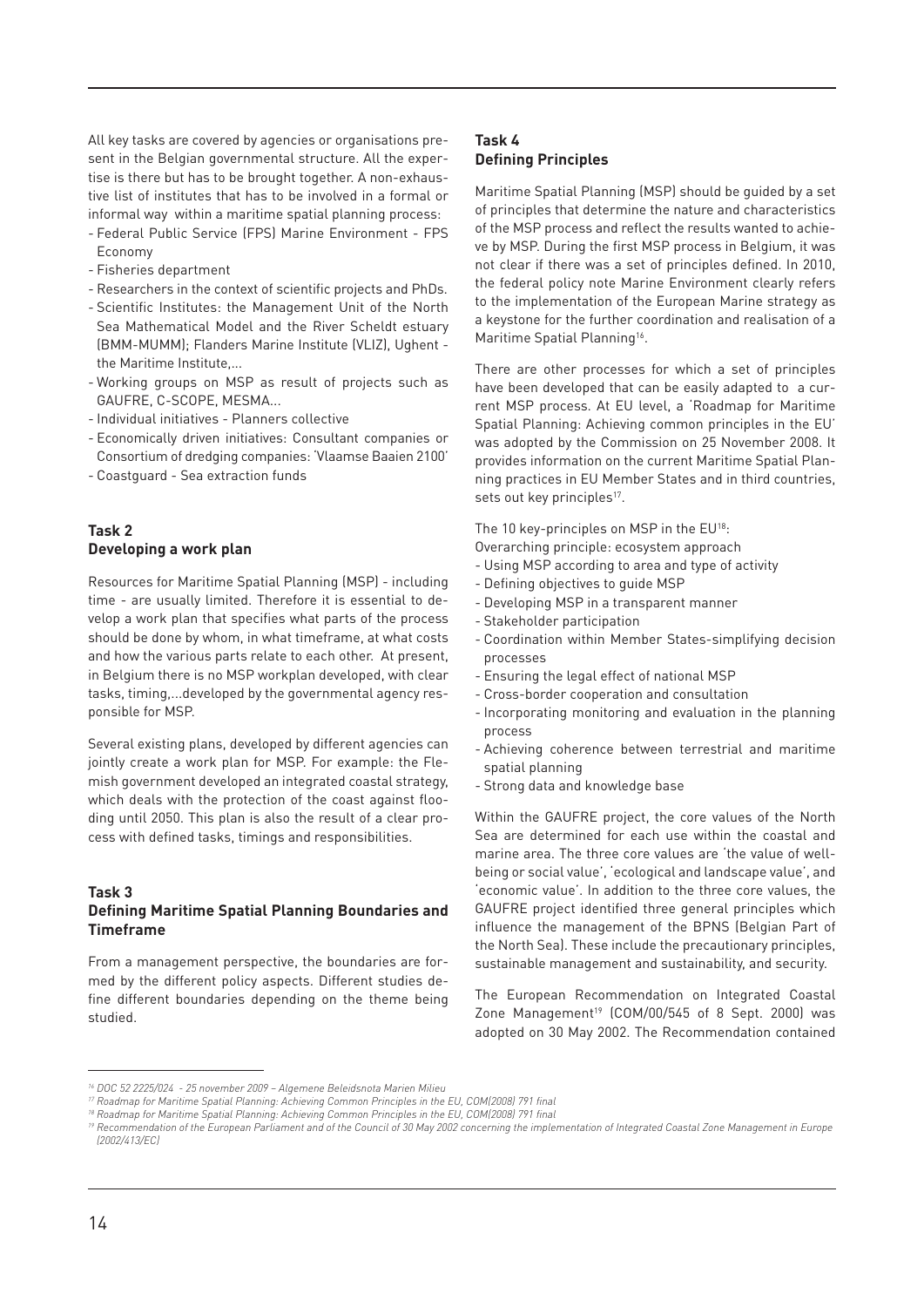eight principles to guide coastal management in Member States. Since the publication of the Recommendation in 2002, the principles have quickly become a standard against which progress in ICZM in Europe is measured<sup>20</sup>. These principles are also relevant for MSP.

#### **Task 5 Defining Goals and Objectives**

Specifying Maritime Spatial Planning (MSP) goals and objectives are essential to help to focus and tailor the MSP effort towards achieving results. A goal is a statement of general direction or intent. An objective is a statement of desired outcomes or observable behavioural changes that represents the achievement of a goal.

In 2003, a federal minister responsible for the management of the Belgian Part of the North Sea (BPNS) was appointed. The core issues of his policy framework provided the base for a 'Master plan' that was implemented in two phases.<sup>21</sup>

The core issues were:

- Development of an offshore wind farm
- Delimitation of marine protected areas
- Policy plan for sustainable sand and gravel extraction
- Enhance financial resources for the prevention of oil pollution
- Mapping of marine habitats
- Protection of wrecks valuable for biodiversity
- Management of land-based activities that have an impact on the marine environment.

The federal policy note 'Transport' refers to the process of 2003, with the development of the first spatial plan, but also suggests expanding this first plan with the conservation and development of sustainable maritime transport within the Belgian EEZ (Exclusive Economic Zone).<sup>22</sup>

The clear objectives for the realisation of such MSP, as stated in the federal policy note Marine Environment 2010, are the determination of the 'conservation objectives for species and habitats' and the delimitation of the marine protected areas in the Exclusive Economic Zone within the framework of Natura 2000.<sup>23</sup>

#### **Task 6 Identifying risks and developing contingency plans.**

A pre-planning should include an assessment of the risks of what could go wrong during the planning process. Strategic Environmental Assessments (SEA) and Environmental Impact Assessments (EIA) identify risks from an environmental point of view and are imbedded in divers planning processes, such as the extraction of gravel, sand, the building of wind farms and the integrated master plan for Flanders future coastal safety. Other risks or contingency plans are absent.

#### *SPATIAL PLANNING PROCESS ON LAND*

#### **Task 1 creating the spatial planning team**

A team of specialists and experts is brought together in the Flemish Government to create the Spatial Structure Plan Flanders. Within the different local authorities, there are civil servants responsible for spatial planning.

#### **Task 2 Developing a work plan**

It is not clear if there was a work plan developed.

#### **Task 3 Defining Maritime Spatial Planning Boundaries and Timeframe**

The planhorizon for the first Spatial Structure Plan for Flanders (SSPF) was 2007. The plan is evaluated every five years and is now due a second review. This second review ensures the updating and partial review of the Spatial Structure Plan for Flanders for the period to 2012. The Spatial Structure Plan for Flanders has demarcation at regional level.

#### **Task 4 Defining Principles**

The Spatial Structure Plan for Flanders has been an important foundation of spatial policy since 1997. It is not so much a plan as a vision. A vision that indicates how the space in Flanders is best managed. Four spatial principles

*<sup>20</sup> Communication from the Commission - Report to the European Parliament and the Council: an evaluation of Integrated Coastal Zone Management (ICZM) in Europe /\* COM/2007/0308 final \*/* 

*<sup>21</sup> Bossu, P.; Plasman, C. (2004). Een doorbraak in het Belgische Noordzeebeleid?. Argus Milieumagazine 2(1): 4-8*

*<sup>22</sup> DOC 52 2225/023 - 25 november 2009 - Algemene Beleidsnota Mobiliteit* 

*<sup>23</sup> DOC 52 2225/024 - 25 November 2009 - Algemene Beleidsnota Marien Milieu*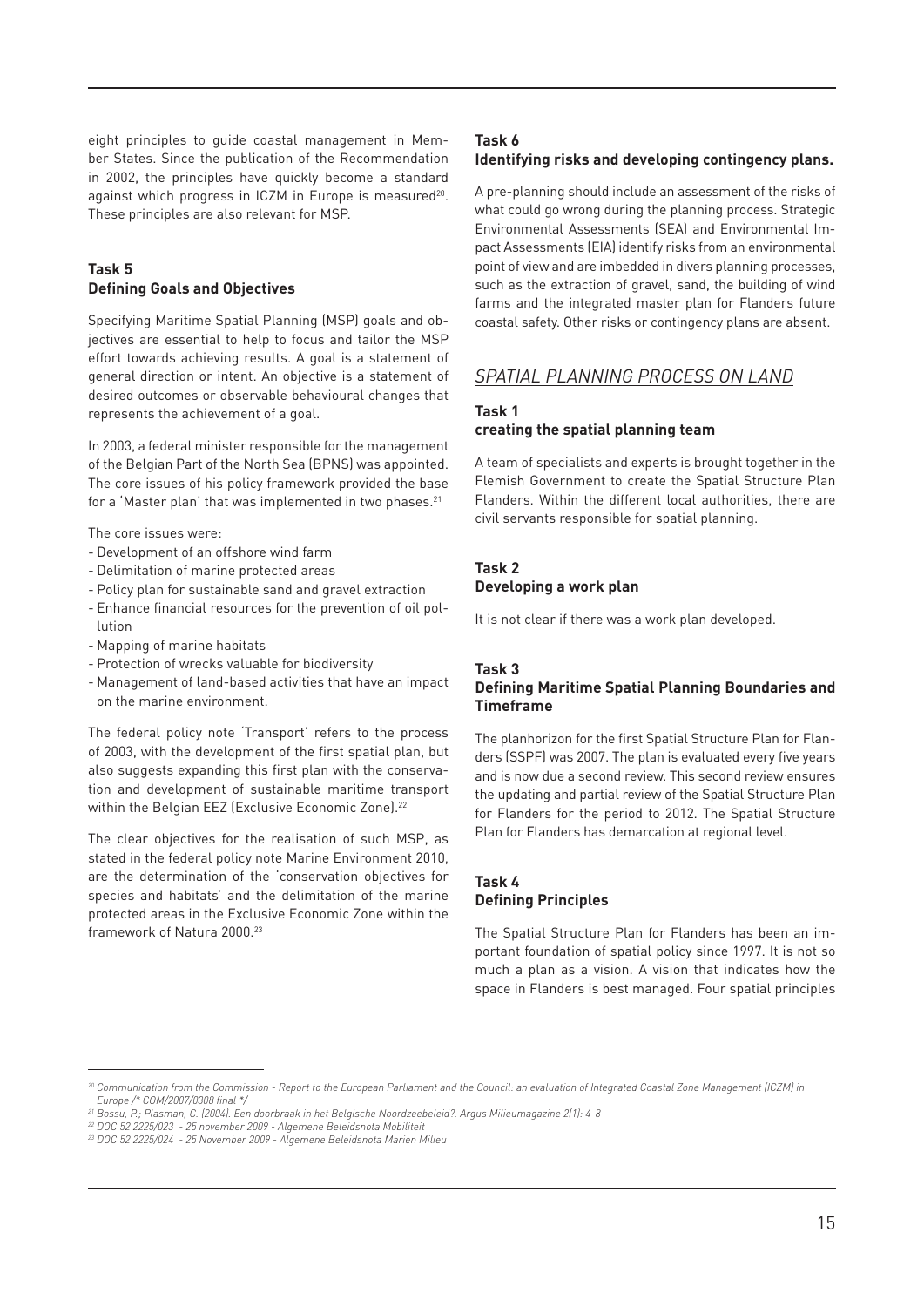are defined within the context of the SSPF. These four spatial principles concretise the vision of the spatial development of Flanders<sup>24</sup>.

- Devolvement
- 'Gates' (harbours and international airports and train stations) as engines for development
- Infrastructures as a bond and base for the location of activities
- Physical system as the base for spatial structuring.

These four spatial principles must always be considered in coherence.

#### **Task 5 Defining Goals and Objectives**

The vision of the spatial development of Flanders leads to four basic objectives. These are:

- 1. the selective development of urban areas, the targeted interweaving and integration of functions and provisions, including the economic activities in the urban areas; the absolute priority here is the best possible use and management of the existing urban structure;
- 2. the conservation and, where possible, the enhancement of the rural zone and the combination of housing and work in the nuclei of the rural zone;
- 3. the concentration of economic activities in the places forming part of the existing economic structure of Flanders;
- 4. the optimisation of the existing traffic and transport infrastructure, whereby the spatial conditions are created for the improvement of collective transport and the organisation of traffic-generating activities at points opened up by public transport.

These four basic objectives refer to the spatial aspects of social functioning. They entail a powerful reference to the ecological, the economic and the social-cultural aspects of social functioning.<sup>25</sup>

#### **Task 6**

#### **Identifying risks and developing contingency plans.**

The Spatial Structure Plan Flanders (SSPF) was not subject to a Strategic Environmental Assessments (SEA) or an Environmental Impact Assessment (EIA). However, an Environmental Impact Assessment can be carried out for spatial implementation plans.

#### *Conclusions regarding organizing the process through pre-planning*

- There is no Maritime Planning team in place in Belgium for an update or the organisation of a second MSP cycle (dd13/01/2011)
- Within the first Maritime Spatial Planning (MSP) cylce there was no clear work plan available that outlines the goals, principles and boundaries for Belgium. The goals and objectives should be related with the particular problems and conflicts that are present in the area.
- For planning on land there is a clear vision with a number of principles and policy guidelines
- An assessment of the risk is conducted in several sectoral planning processes but not from an integrated perspective.

*<sup>24</sup> Ruimtelijk Structuurplan Vlaanderen-http://www.rsv.vlaanderen.be/export/sites/rsv/uploads/documenten/overRSV/rsv\_w.pdf <sup>25</sup> Ruimtelijk Structuurplan Vlaanderen-http://www.rsv.vlaanderen.be/export/sites/rsv/uploads/documenten/overRSV/rsv\_w.pdf*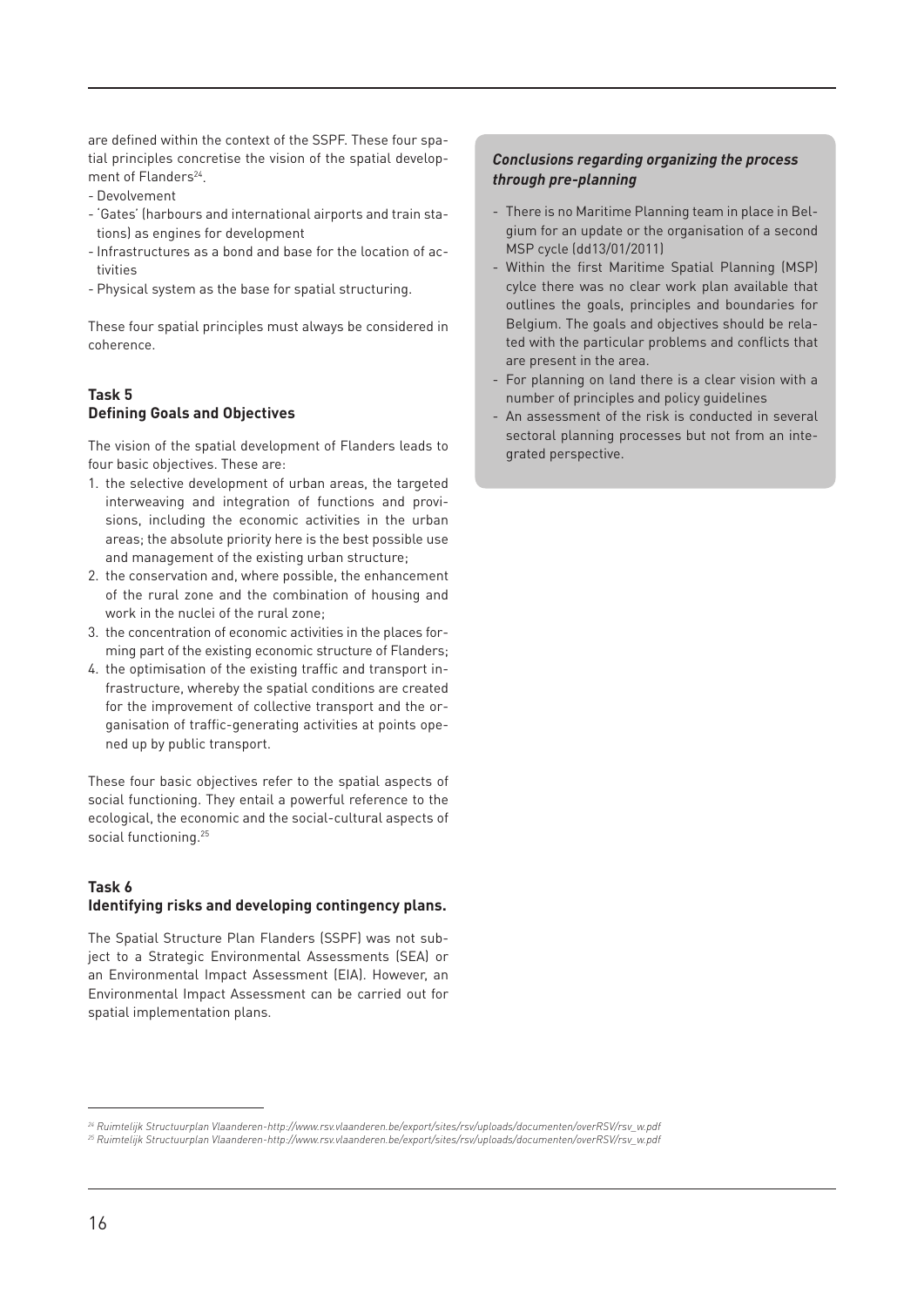## **Step 4: Organizing stakeholder participation**

## **The goal of this step**

The most important reason to organize stakeholder engagement is because a Maritime Spatial Plan (MSP) aims to achieve multiple objectives and should therefore reflect the expectations, opportunities or conflicts arising in the MSP area. Which stakeholders should be involved, when they should be involved and what form this involvement should take will ultimately be closely linked to and influenced by two questions:

- Who decides what during the planning and implementing steps of the MSP process?
- Who is responsible for MSP planning and development?

## **What outputs should be delivered**

- A plan indicating when and how to involve which stakeholders throughout the maritime spatial planning process.

## **What are the tasks in this step**

Task 1: Defining who should be involved in MSP Task 2: Defining when to involve stakeholders Task 3: Defining how to involve stakeholders

## **Overview**

| Project                                                                        | Task 1:<br>Who is<br>involved? | Task $2:$<br><b>When</b><br>involved? | Task $3:$<br>How to<br>involve? |
|--------------------------------------------------------------------------------|--------------------------------|---------------------------------------|---------------------------------|
| Designation of Marine Protected<br>Areas (MPAs)                                | V                              | V                                     | V                               |
| <b>Provincial Spatial Implementation</b><br><b>Plans for Beaches and Dykes</b> | V                              | V                                     | V                               |
| Integrated Master Plan for<br><b>Flanders Future Coastal Safety</b>            | V                              | V                                     |                                 |
| <b>User Agreements for MPAs</b>                                                | V                              | V                                     | V                               |
| Spatial Structure Plan Flanders<br>(SSPF)                                      | V                              | V                                     | V                               |
| <b>Strategic Planning Process</b><br>harbours                                  | V                              |                                       |                                 |

### *SPATIAL PLANNING PROCESS AT SEA*

There are several examples of stakeholder participation that occurred during the first MSP process<sup>26</sup>. These include the designation of Marine Protected Areas (MPAs) in the Belgian part of the North Sea and the Provincial Spatial Implementation Plans for Beaches and Dykes (Provinciale Ruimtelijke Uitvoeringsplannen - PRUP).

#### **Designation of Marine Protected Areas (Federal public Service (FPS) Marine Environment)**<sup>27</sup>

- What: Based on scientific insights and international legal obligations, the nature conservations movement and the federal government felt the need to designate Marine Protected Areas (MPAs) in Belgium.
- Who is involved: The authorities (minister of the North Sea, federal administration, Local authorities (civil servants), the academic world, Nature conservation movements, North Sea users ( water sports, fishermen, ship owners,...) and local politicians.
- When are they involved: During the consultation process
- How are they involved: Through bilateral consultation

#### **Provincial Spatial Implementation Plans for Beaches and Dykes (The province of West-Flanders)**<sup>28</sup>

- What: to create legal certainty and a comprehensive policy framework for beaches and dykes along the whole Belgian coast.
- Who is involved: Civil servants of the province, local politicians, civil society, Authority for tourism (WESTTOER), the Flemish Agency for Spatial Planning and Heritage Properties, ,….
- When are they involved: During the informal preparatory study stage and the official consultations.
- How are they involved: Through informal preliminary consultations, official consultation through plenary meetings

*<sup>26</sup> Bogaert, D.; Cliquet, A.; Maes, F. (Ed.) (2008). Kustzonebeleid: samen in zee? Beleidsprocessen voor Belgische mariene beschermde gebieden en het Provinciaal Ruimtelijk Uitvoeringsplan Strand en Dijk. pp. 9-10* 

*<sup>27</sup> Bogaert, D.; Cliquet, A.; Maes, F. (2009). Designation of marine protected areas in Belgium: a legal and ecological success?. Mar. Policy 33(6): 878-886*

*<sup>28</sup> Bogaert, D.; Cliquet, A.; Maes, F.(Ed.) (2008). Kustzonebeleid: samen in zee? Beleidsprocessen voor Belgische mariene beschermde gebieden en het Provinciaal Ruimtelijk Uitvoeringsplan Strand en Dijk. pp. 9-10*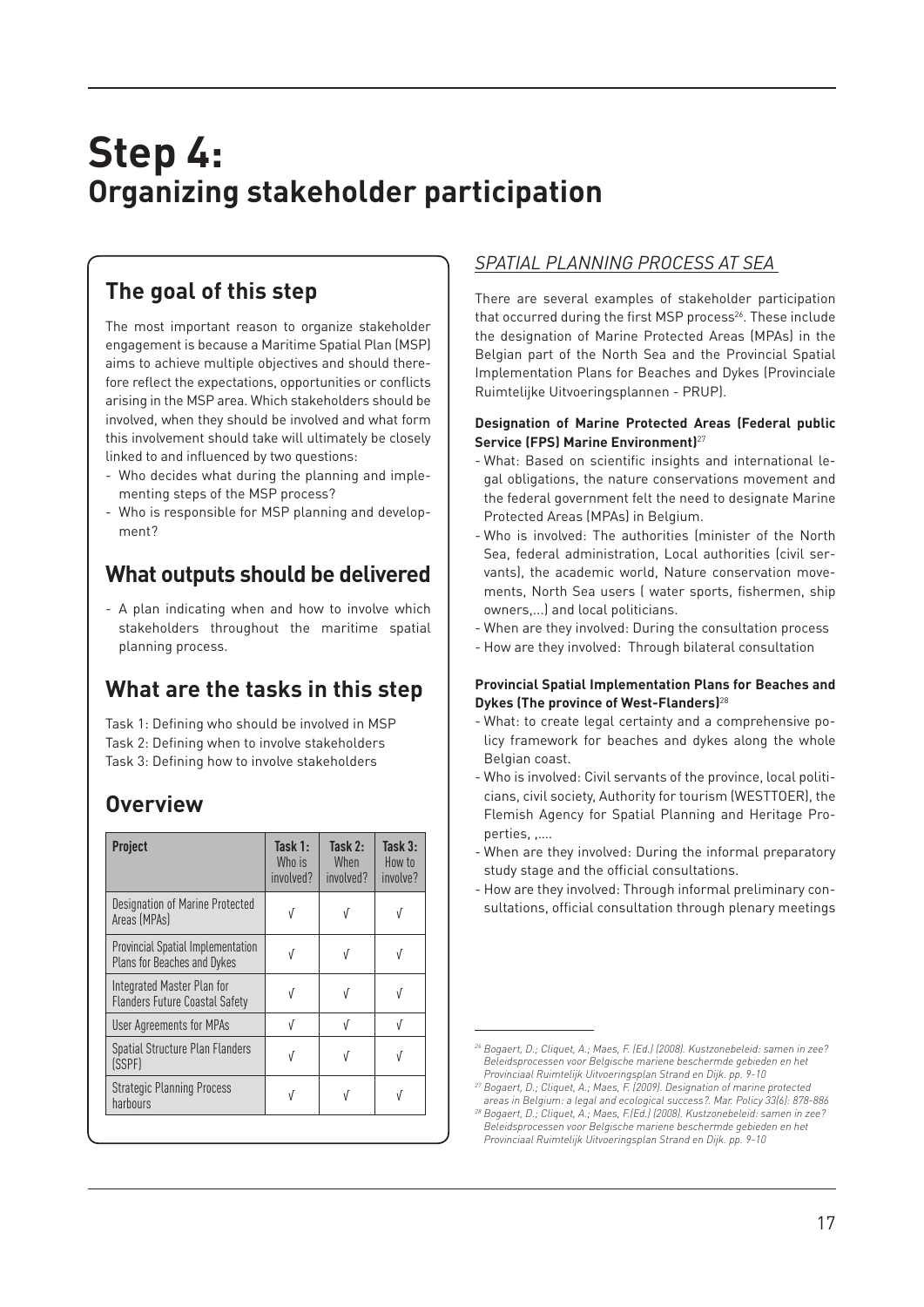#### **Integrated master plan for future coastal safety (Flemish Agency for Coastal Services)**

- What: The integrated master plan for Flanders future coastal safety developed by Flemish Agency for Coastal Services will form a baseline for further coastal developments concerning coastal safety.
- Who is involved: The Flemish Agency for Coastal Services, civil servants of the province and the Flemish government, local politicians, the general public...
- When are they involved: During the informal preparatory study stage and the official consultations.
- How are they involved: Flemish Agency for Coastal Services has developed a communication strategy, including public consultation, exhibitions and information sessions for a broad public. Participation was an integral part of the strategy developed by the Steering committee.

#### **User agreements for MPAs (FPS Marine Environment)**

- What: Within the framework of the designation of MPA's, user agreements have to be developed.
- Who is involved: The Federal government, North sea users (water sports, fisherman,...), the Flemish Agency for Coastal Services.
- When are they involved: During consultation meeting to develop the agreements.
- How are they involved: By consultation meetings

The first steps towards the establishment of a socio-economical advisory body have been made. In this advisory body it will be possible to request for structural advice on the North Sea to divers social and economical stakeholders. In 2010, the Maritime Institute (Ghent University) implemented a study on this topic following a request of Federal Public Service Marine Environment<sup>29</sup>. There already is an environment advisory body in place in Flanders<sup>29</sup>.

#### *SPATIAL PLANNING PROCESS ON LAND*

Spatial Structure Plan Flanders

- What: The Spatial Structure Plan Flanders represents the policy framework for future spatial developments.
- Who is involved: Flemish Government and Strategic Advisory Committees
- When are they involved: The consultations form a part of the approval process.
- How are they involved: prior to consultation, advice formation, public enquiry

#### *Conclusions regarding organizing stakeholder participation:*

- There is no framework for participation in Belgium regarding MSP. The sectors were involved ad hoc and there is no continuity in participation or feedback to the stakeholders.
- Depending on the target group, different forms of participation are used, although the right instruments are not always used for the right groups, which can lead to miscommunication<sup>30</sup>.

*<sup>29</sup> http://www.minaraad.be/*

*<sup>30</sup> Bogaert, D.; Cliquet, A.; Maes, F. (2009). Designation of marine protected areas in Belgium: a legal and ecological success?. Mar. Policy 33(6): 878-886*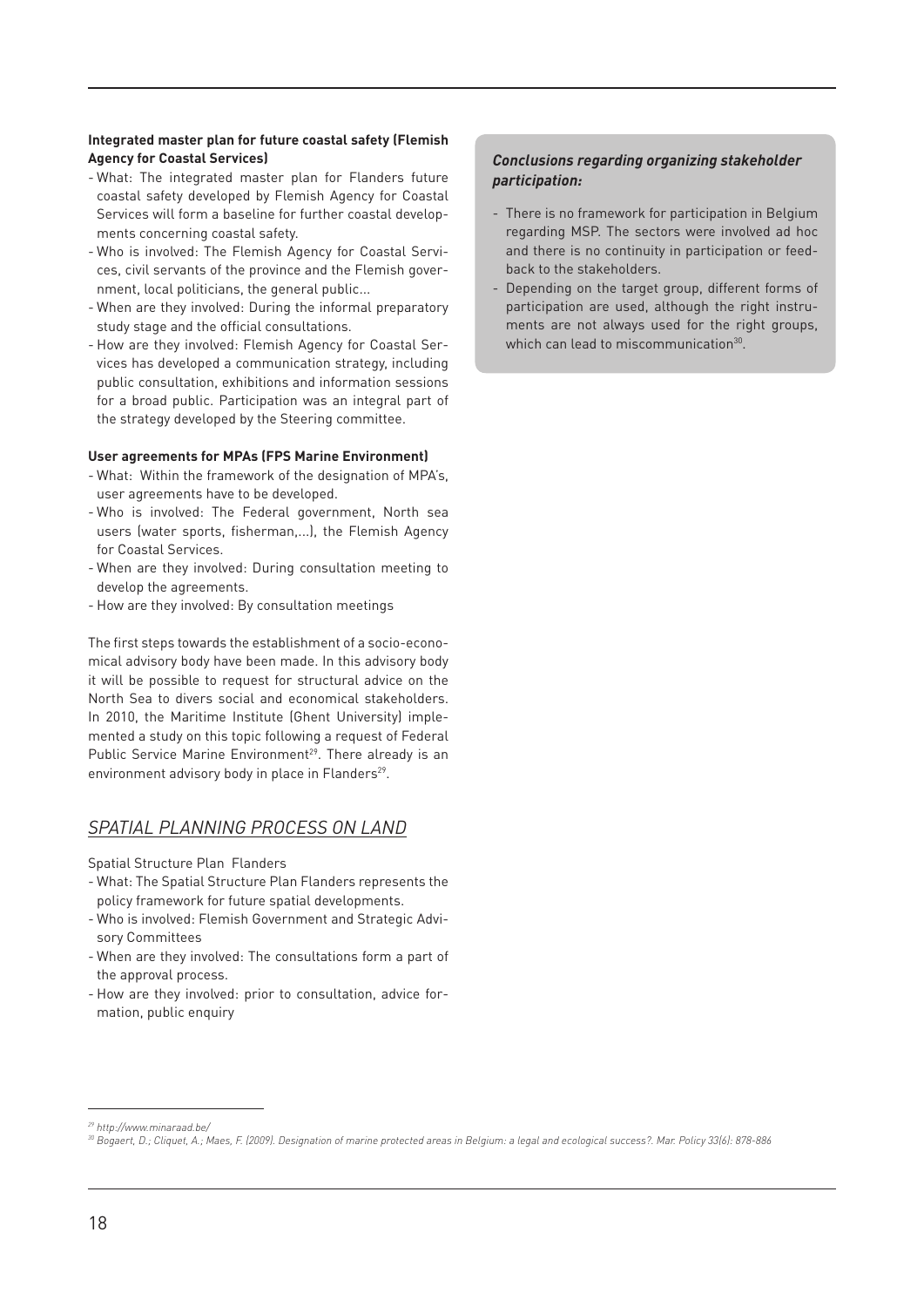## **Step 5: Defining and analyzing existing conditions**

## **The goal of this step**

The goal of this step is to get a good overview of the existing conditions, by means of an inventory. Its purpose is to bring together a wide range of baseline information. An inventory should also take into account any trends and developments in order to be able to assess spatial pressures at a later stage of the planning process.

At least three general categories of spatial information are relevant (1) biological and ecological distributions including areas of known importance for a particular species or biological community, (2) spatial information about human activities; and (3) oceanographic and other physical environmental features (bathymetry, currents, sediments). The mapping of jurisdictional and administrative boundaries will also be relevant when institution arrangements are considered. When conducting a review of available data, it is important to look for spatial information that covers most of the marine area.

In this step the projects that cover the whole BPNS and that have a direct link with spatial data regarding ecological, environmental, oceanographic or human activities are considered.

## **What outputs should be delivered**

- An inventory and maps of important biological and ecological areas in the marine management area
- An inventory and maps of current human activities (and pressures) in the marine management area
- An assessment of possible conflicts and compatibilities among existing human uses
- An assessment of possible conflicts and compatibilities between existing human uses and the environment

## **What are the tasks in this step**

Task 1: Collecting and mapping information about the ecological, environmental and oceanographic conditions Task 2: Collecting and mapping information about human activities

Task 3: Identifying current conflicts and compatibilities

## **Overview**

This is a list of common referred projects within the context of maritime spatial planning. The projects in the list are mostly integrated projects or monitoring projects. The list is non-exhaustive.

| Project                         | Land/Sea | T1: Ecological, environmental<br>and oceanographic conditions | <b>T2: Human activities</b> | <b>T3: Conflicts and compatibilities</b> |
|---------------------------------|----------|---------------------------------------------------------------|-----------------------------|------------------------------------------|
| GAUFRE (2003-2005)              | Sea      |                                                               |                             |                                          |
| BWZee (2004-2006)               | Sea      |                                                               |                             |                                          |
| MAREBASS (2002-2006)            | Sea      |                                                               |                             |                                          |
| MARE-DASM (1998-2002)           | Sea      |                                                               | V                           |                                          |
| BALANS (2002-2006)              | Sea      |                                                               |                             |                                          |
| BEWREMABI (2003-2006)           | Sea      |                                                               |                             |                                          |
| COASTAL ATLAS                   | Land/Sea |                                                               | v                           |                                          |
| <b>MESMA</b>                    | Sea      |                                                               |                             |                                          |
| Spatial Structure Plan Flanders | Land     |                                                               |                             |                                          |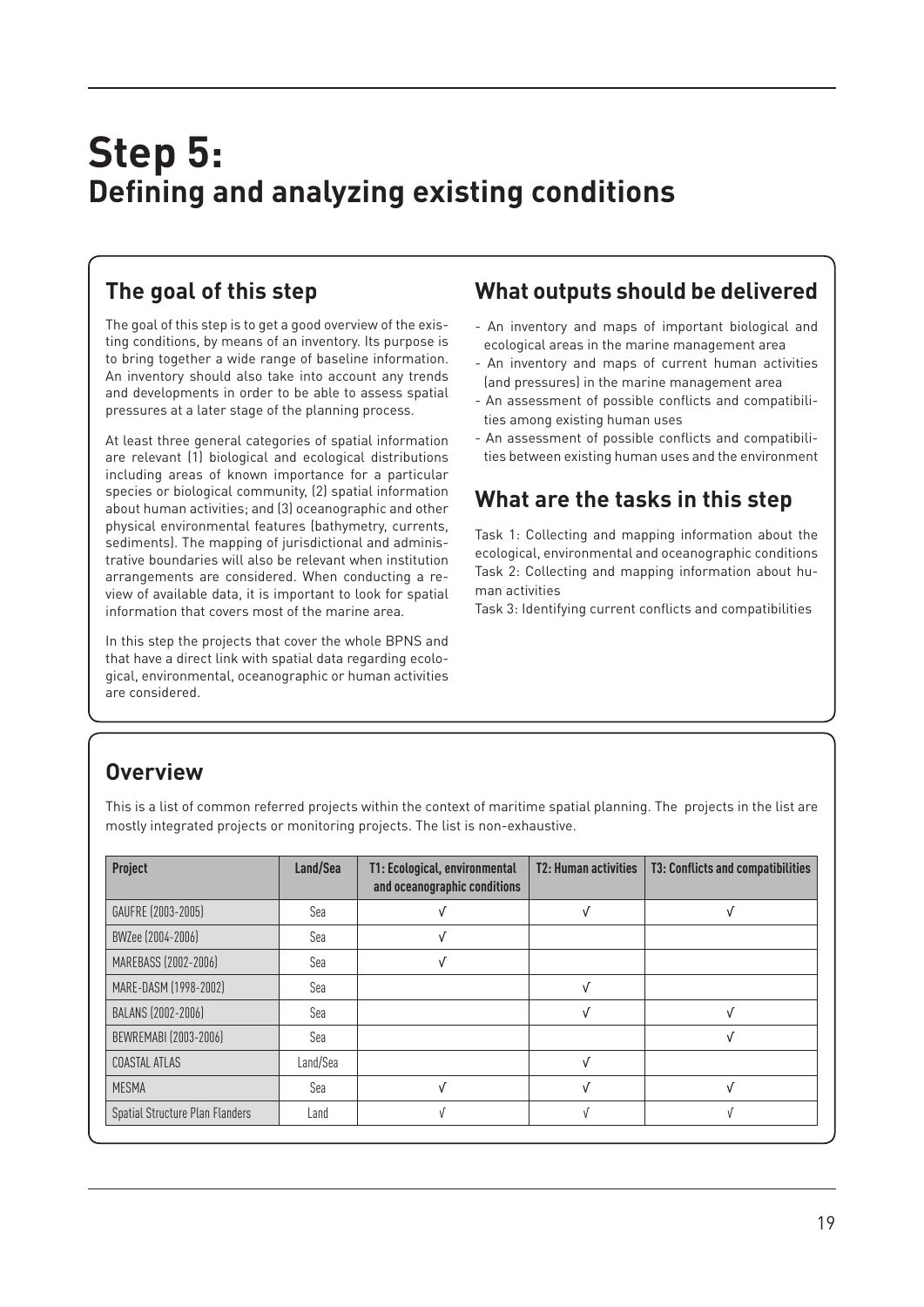| <b>Monitoring projects</b>              | Land/Sea | T1: Ecological, environmental<br>and oceanographic conditions | T2:<br><b>Human activities</b> | T3:<br><b>Conflicts and compatibilities</b> |
|-----------------------------------------|----------|---------------------------------------------------------------|--------------------------------|---------------------------------------------|
| TROPHOS (2002-2006)                     | Sea      |                                                               |                                |                                             |
| MACROBEL (2001-2003)                    | Sea      |                                                               |                                |                                             |
| <b>WESTBANKS (2006-2011)</b>            | Sea      |                                                               |                                |                                             |
| <b>Flemish Banks Monitoring Network</b> | Sea      |                                                               |                                |                                             |
| Water Framework Directive MONITORING    | Sea      |                                                               |                                |                                             |
| <b>VESSEL MONITORING SYSTEMS</b>        | Sea      |                                                               | ν                              |                                             |

#### **GAUFRE – project (2003-2005)**<sup>31</sup>

The analysis section of the GAUFRE project, is focussed on the data of the Belgian Part of the North Sea (BPNS) suitable for the spatial planning project. This section is divided into three specific domains. First, the environment is described by providing a simple analysis of how homogeneous zones link and integrate with a whole array of environmental factors. The focus is on legal, geophysical and ecological zoning. Secondly, the infrastructure within the BPNS is studied and described. The actual uses –both historic current and future- are described in detail in a third domain. The data collected was entered into a GIS system to create a database of layered marine environmental information. The resulting images of spatial delimitation and intensity form the base of the studies carried out in the second and third section of the project.

#### **A biological valuation map for the Belgian part of the North Sea project (2004-2006)**<sup>32</sup>

The BWZee project aimed to develop a scientifically acceptable and widely applicable valuation strategy for marine areas and to apply this strategy to the Belgian Continental Shelf (BCS). The end-product was an integrated, full-coverage biological valuation map representing the biological and ecological value of all subareas within the Belgian BCS. The marine biological valuation map of the BPNS integrates the valuation of different ecosystem components such as the seabirds, macro- en epibenthos and demersal fish. Other ecosystem components (phytoplankton, sea

mammals, zooplankton, meiobenthos…) are not included in the assessment because the data availability for these ecosystem components was not very high at the time of the project.

#### **MAREBASS (2002-2006)**<sup>33</sup>

The MAREBASS project aimed at the developing of a framework for the assessment and management of marine sediments. This required a significant increase in the knowledge regarding the spatial variability of the seafloor, both on a broad, regional and on a site-specific scale. The main outcome, useful for future Maritime Spatial Planning, were a series of thematic maps covering the entire Belgian part of the North Sea. These maps were made using GIS tools, sometimes in combination with more powerful geostatistical software packages.

The mapping of the seabed sediments has resulted in a highly detailed distribution map of the median grain-size of the sand fraction in the Belgian part of the North Sea. This deliverable product was very important because of the increasing demand for knowledge on the nature and distribution of marine aggregates, the need to evaluate the impact of anthropogenic activities on the physical seabed and its potential to link up different ecosystem components that are substrate-bound. In addition to the median grain size map, a map with the sampling density was produced to provide insight into the map's reliability.

*<sup>31</sup> Maes, F.; De Batist, M. et al. (Ed.) (2005). Towards a Spatial Structure Plan for Sustainable Management of the Sea: Mixed actions - Final report: SPSD II (MA/02/006). Belgian Science Policy: Brussels, Belgium. XIII, 384 + maps (2 volumes) pp*

*<sup>32</sup> Derous, S.; Vincx, M. et al. (2007). A biological valuation map for the Belgian part of the North Sea (BWZEE). Belgian Science Policy: Brussels, Belgium. 161 pp., <sup>33</sup> Van Lancker, V.R.M.; Du Four, I. et al.(2007). Management, Research and Budgeting of Aggregates in ShelfSeas related to End-users (Marebasse). Belgian Science Policy: Brussel, Belgium. 139 pp.,*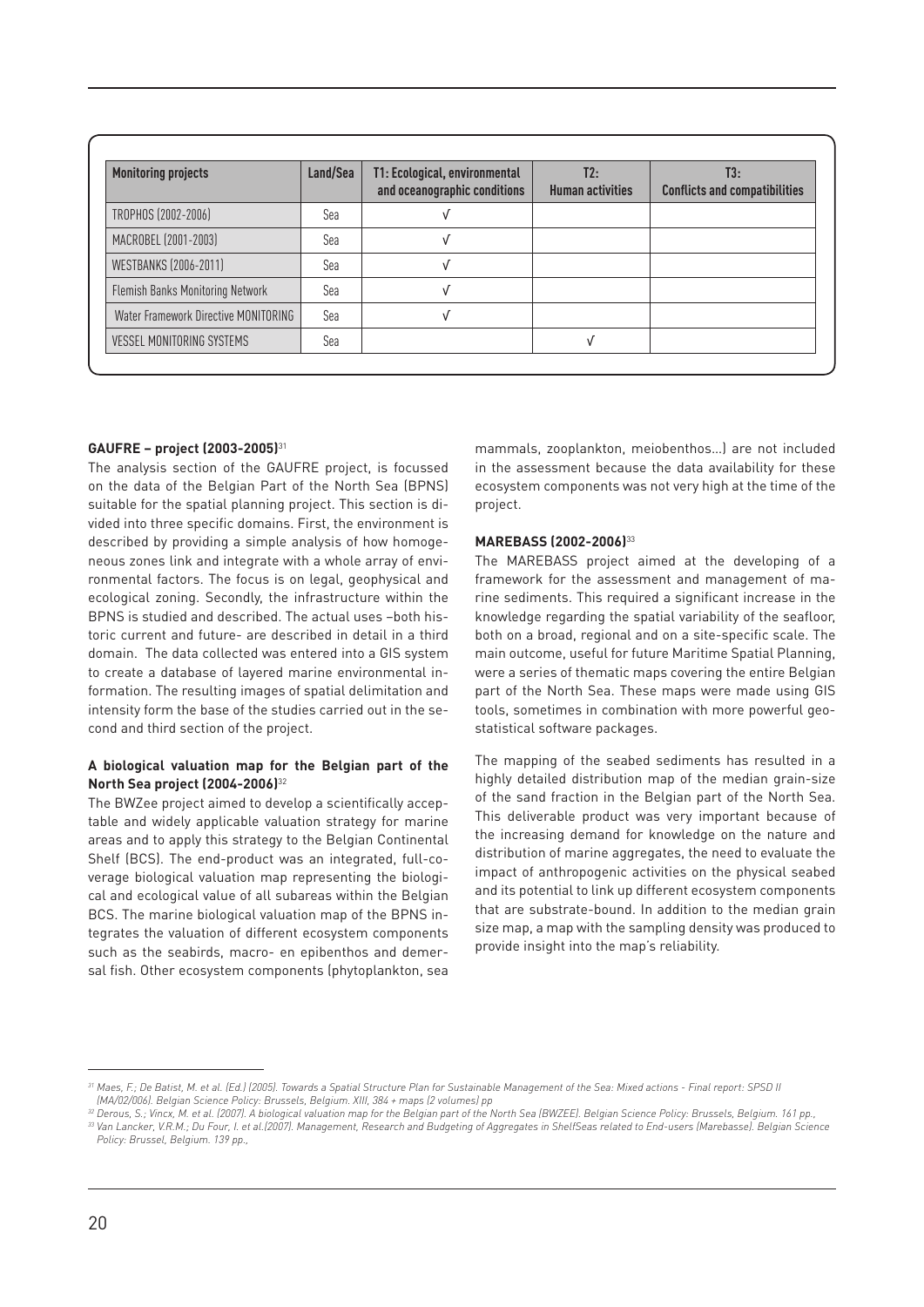#### **Vessel monitoring systems**

Data gathered form vessel monitoring systems are saved and processed by 'shipping assistance' and can be of use for a view of the traffic on the BPNS.

#### **MARE-DASM (1998-2002)**<sup>34</sup>

Marine Resource Damage Assessment and sustainable management of the North Sea was one of the first interdisciplinary projects in Belgium in which natural and social scientists cooperated on a North Sea topic. The experience gained in MARE-DASM proved to be highly valuable for the management of GAUFRE.

#### **BALANS (2002-2006)**<sup>35</sup>

The main goal of BALANS is to gain experience in correlating and balancing relevant social, economic and ecological data, through the elaboration of indicators and weighing these indicators for shrimp fisheries and sand and gravel extraction. Its developed model can serve as an example for sustainable management of the North Sea.

#### **COASTAL ATLAS**<sup>36</sup>

The Coastal Atlas gives an overview of the different aspects of the coast. The atlas contains a limited set of aggregated data, but by linking the atlas to the databases of the sustainability indicators for the coast, a rich dataset was added. All the data used in the atlas is 'open source', mostly provided by public authorities and their administrations. The final product will be a policy supporting tool that will back the ICZM process for a wide range of coastal actors, planners and managers.

#### **BEWREMABI (2003-2006)**<sup>37</sup>

Studies on the biodiversity on shipwrecks, showed that shipwrecks have an increased habitat complexity and host more species than the soft substrates in the nearby area. They are important too as model for artificial hard substrates and can be classified as marine protected areas.

#### **MESMA (2009-2013)**<sup>38</sup>

The EU FP7 project MESMA focuses on marine spatial planning and aims to produce integrated management tools (concepts, models and guidelines) for Monitoring, Evaluation and implementation of Spatially Managed marine Areas, based on European collaboration. MESMA is expected to supply innovative methods and integrated strategies for governments, local authorities, stakeholders, and other managerial bodies for planning and decision making at different local, national, and European scales, for sustainable development of European seas.

#### **Monitoring projects**

*TROPHOS39 (2002-2006):* TROPHOS was designed as a fundamental research project to understand the causal relationship between patterns and functioning of the higher tropic levels in the BCS (Belgian Continental Shelf), with special attention to food web interactions, dispersion mechanisms and distribution patterns of benthic communities. The output, a large database capturing highly valuable data on the benthos, birds and fishes of the BCS, is very valuable for a MSP-process as it gives vital information on the marine environment.

*MACROBEL40 (2001-2003):* The monitoring of long-term biodiversity trends for the macrobenthos has resulted in an atlas on the medium-term evolution of the occurrence of selected macrobenthic species on the BCS<sup>41</sup>. This atlas gives an overview of the distribution and biological characteristics of the 53 dominant macro benthic species actually encountered on the BCS.

*Flemish Banks Monitoring Network42:* The Flemish Banks Monitoring Network consists of a nautical Monitoring Network made up of measuring pillars and wave data buoys, weather forecasting centres on the shore and a computer network in Ostend. The data collected gives baseline information on the oceanographic states of the BPNS.

*Monitoring within the water directive framework43:* The EU Water Framework Directive (WFD 2000/60/EU) has as its main purpose the protection and improvement of the surface and groundwater, but is also applied to the coastal waters (out to 1 nautical mile) for environment status (biological, chemical) and the territorial waters ( 12 nautical miles) for chemical conditions.

*<sup>34</sup> Maes, F. (Ed.) (2003). Assessment of marine degradation in the North Sea and proposals for sustainable management: final report November 2002 (Ministerial Order BA3673, Contract nr. MN/02/71). Scientific Support Plan for a Sustainable Development Policy (SPSD I): Program "Sustainable Management of the North Sea". SSTC/ DWTC: Brussel, Belgium. 3 vol. + summary + annexes pp.*

*<sup>35</sup> Maes, F.; Polet, H. et al. (2007). Balancing impacts of human activities in the Belgian part of the North Sea (BALANS). Belgian Science Policy: Brussel, Belgium. 200 + annexes, cd-rom pp.*

*<sup>36</sup> Maelfait, H.; Belpaeme, K. (2010). The Belgian Coastal Atlas: moving from the classic static atlas to an interactive data-driven atlas. J. Coast. Conserv. 14(1): 13-19*

<sup>&</sup>lt;sup>38</sup> http://www.mesma.org/ consulted on 05/10/2011<br><sup>39</sup> Anon. (2004). Hogere trofische niveaus in de Zuidelijke Noordzee 'TROPHOS': wetenschappelijk verslag voor de periode van 01/02/2003-31/01/2004. Brussel, Belgium. 23 p *<sup>40</sup> Wittoeck J., Degraer S., et al.(2005) Long term trends of the macrobenthos of the Belgian Continental Shelf (MACROBEL): final report. Belgian Federal Science Policy Office, 66p.*

*<sup>41</sup> Degraer S., Wittoeck J., et al.(2006). De macrobenthosatlas van het Belgisch deel van de Noordzee. Federaal Wetenschapsbeleid D/2005/1191/5, 164 pp. ISBN 90-810081-5-3 <sup>42</sup> http://www.meetnetvlaamsebanken.be/ consulted on 02/08/2010*

*<sup>43</sup> Directive 2000/60/EC of the European Parliament and of the Council of 23 October 2000 establishing a framework for Community action in the field of water policy http://eur-lex.europa.eu/LexUriServ/LexUriServ.do?uri=CELEX:32000L0060:EN:NOT*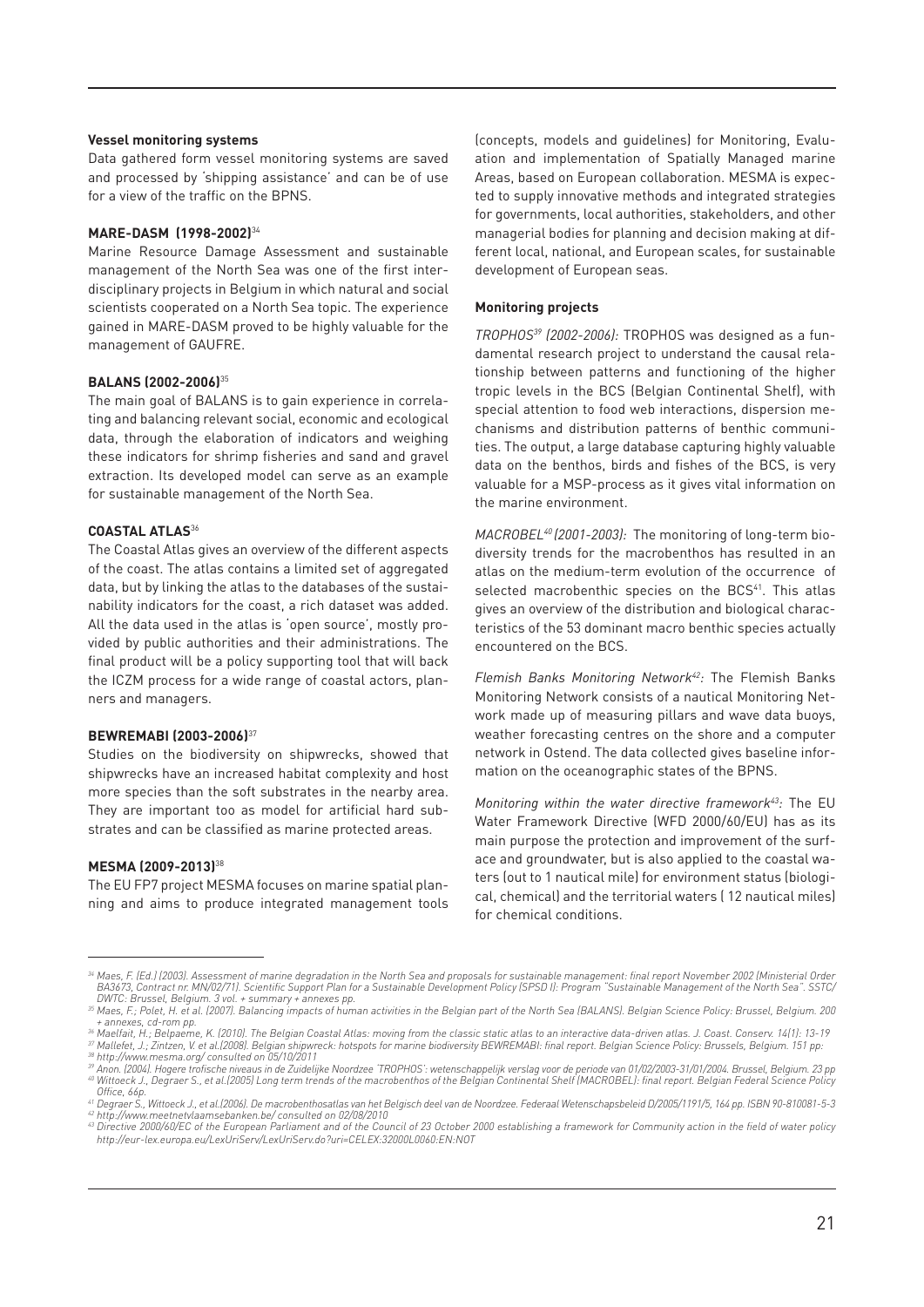*WESTBANKS44 (2006-2011):* The project wants to understand benthic, pelagic and airborne ecosystem interactions in shallow coastal seas. The project focussed on structuring processes and interactions on the species and population level situated at the sediment, water and air interface of the marine ecosystem.

#### *SPATIAL PLANNING PROCESS ON LAND*

#### **Spatial Structure Plan for Flanders**

The Spatial Structure Plan for Flanders contains an analysis of the existing spatial structure of Flanders, the trends, the spatial problems and the potentials, and this again for the four structure-determining components: the urban space, the open space, the space for economic development and the linear infrastructure. In the trends the actual (spatial) developments of the previous years are analysed, and it is shown how these today help shape the existing spatial structure in Flanders.

#### *Conclusions regarding defining and analyzing existing conditions*

- There is a lot of information available on the important biological and ecological areas and the current human activities, collected within the framework of scientific projects and programs. It is difficult to keep the data obtained from the research projects up to date.
- A assessment of the possible conflicts and compatibilities among existing human uses, and between existing human uses and the environment has been worked out by the GAUFRE project.
- There are significant investments in scientific research. However, it is important to strive as much as possible to a better integration of all these informations and investigation results in policy. In that way, development, management and protection of the North Sea will profit.

*<sup>44</sup> Westbanks - http://www.vliz.be/imis/imis.php?module=project&proid=2051*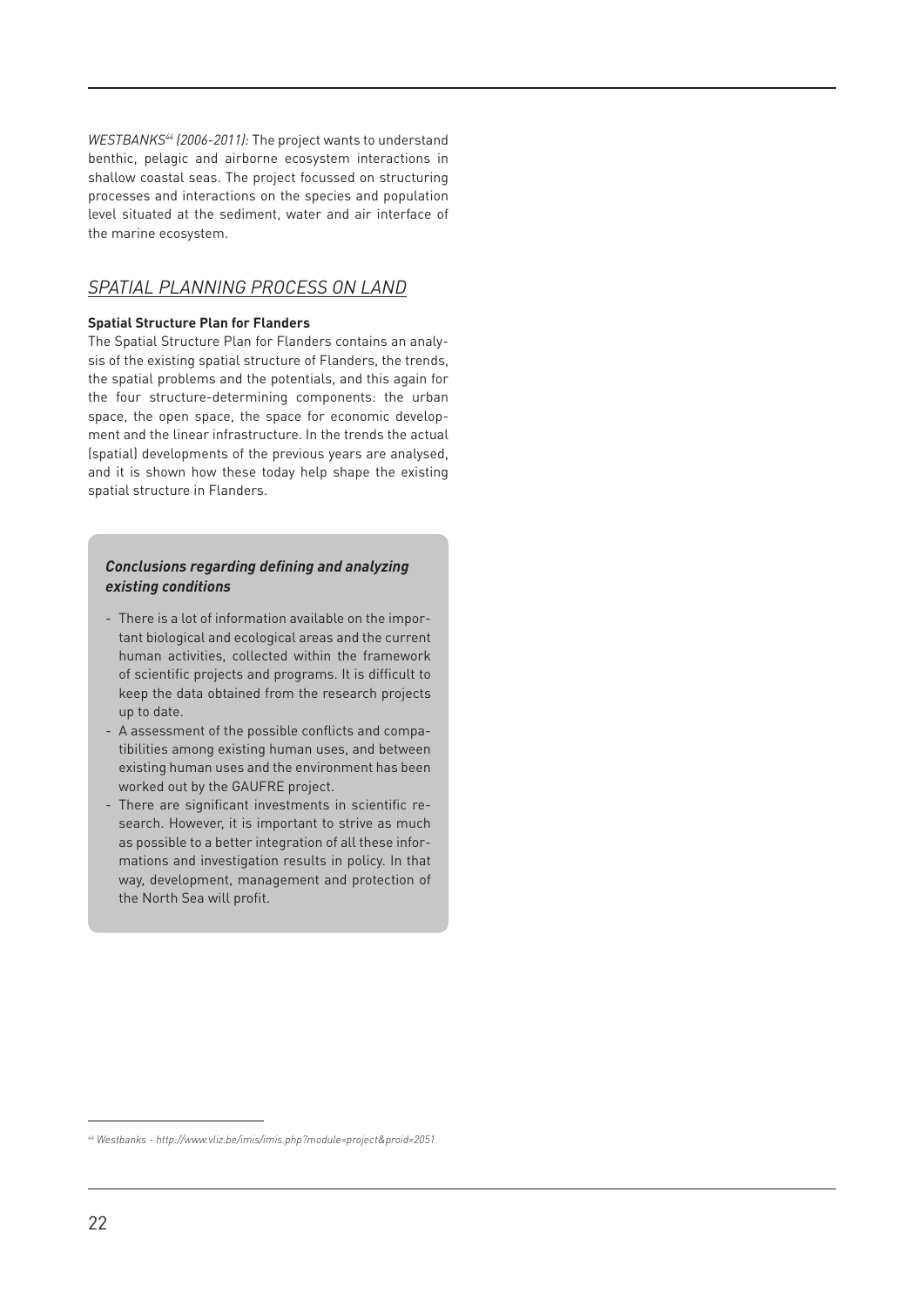## **Step 6: Defining and analyzing future conditions**

## **The goal of this step**

In this phase of the planning process is the aim to answer the question: 'Where do we want to be?' A spatial sea use scenario is a good basis to start with. It provides a vision that projects the future use of marine space, based on a set of goals, objectives and assumptions about the future.

## **What outputs should be delivered**

- A trend scenario, illustrating how the Maritime Spatial Planning (MSP) area will look if present conditions continue without new management interventions
- Alternative spatial sea use scenarios illustrating how the management area might look when human activities are re-allocated based on new goals and objectives
- A preferred scenario that provides the basis for identifying and selecting management measures in the spatial management plan (Step 7)

## **What are the tasks in this step**

Task 1: Visualizing current trends in the spatial and temporal needs of existing human activities

Task 2: Estimating spatial and temporal requirements for ocean space demands

Task 3: Identifying possible alternative future scenarios for the planning area

Task 4: Selecting the preferred spatial sea use scenario

### *SPATIAL PLANNING PROCESS AT SEA*

In Belgium, different projects and processes defined and analysed future conditions. In this chapter several of those projects are discussed, but this is a non-exhaustive list.

#### *GAUFRE<sup>45</sup>*

 In the project, there was a visualisation projection for each of the human uses, so that spatial and temporal implications were visualized to the maximum extent possible. These maps clearly indicated where, when and how the visualized human uses or non-uses occurred. The maps also showed spatial and temporal requirements for new demands for ocean space.

Six scenarios have been developed for the future of the BPNS (Belgian Part of the North Sea), based upon the previous mentioned core values. Three of the scenarios focus strongly on one of the core values. The other three scenarios are based on crossovers between two of the core values. These extreme scenarios provide an opportunity to consider the bigger and less obvious picture. They reveal new possibilities and are designed to encourage the development of a policy that not only reflects present trends, but also anticipates future changes within the North Sea environment. A spatial structure plan for the BPNS should, in fact, aim at a balance of the core values.

### **Overview**

|                                 | T1: Projecting Current Trends | T2: Estimating new demands | T3: Alternative futures | <b>T4: Selecting Scenario</b> |
|---------------------------------|-------------------------------|----------------------------|-------------------------|-------------------------------|
| 1st MSP cycle                   |                               |                            |                         |                               |
| GAUFRE                          |                               |                            |                         |                               |
| <b>VLAAMSE BAAIEN</b>           |                               |                            |                         |                               |
| MAGNICICANT SURROUNDINGS #*     |                               |                            |                         |                               |
| M.U.D.                          |                               |                            |                         |                               |
| Spatial Structure Plan Flanders |                               |                            |                         |                               |

*<sup>45</sup> GAUFRE: Maes, F.; De Batist, M. et al. (Ed.) (2005). Towards a Spatial Structure Plan for Sustainable Management of the Sea: Mixed actions - Final report: SPSD II (MA/02/006). Belgian Science Policy: Brussels, Belgium. XIII, 384 + maps (2 volumes) pp*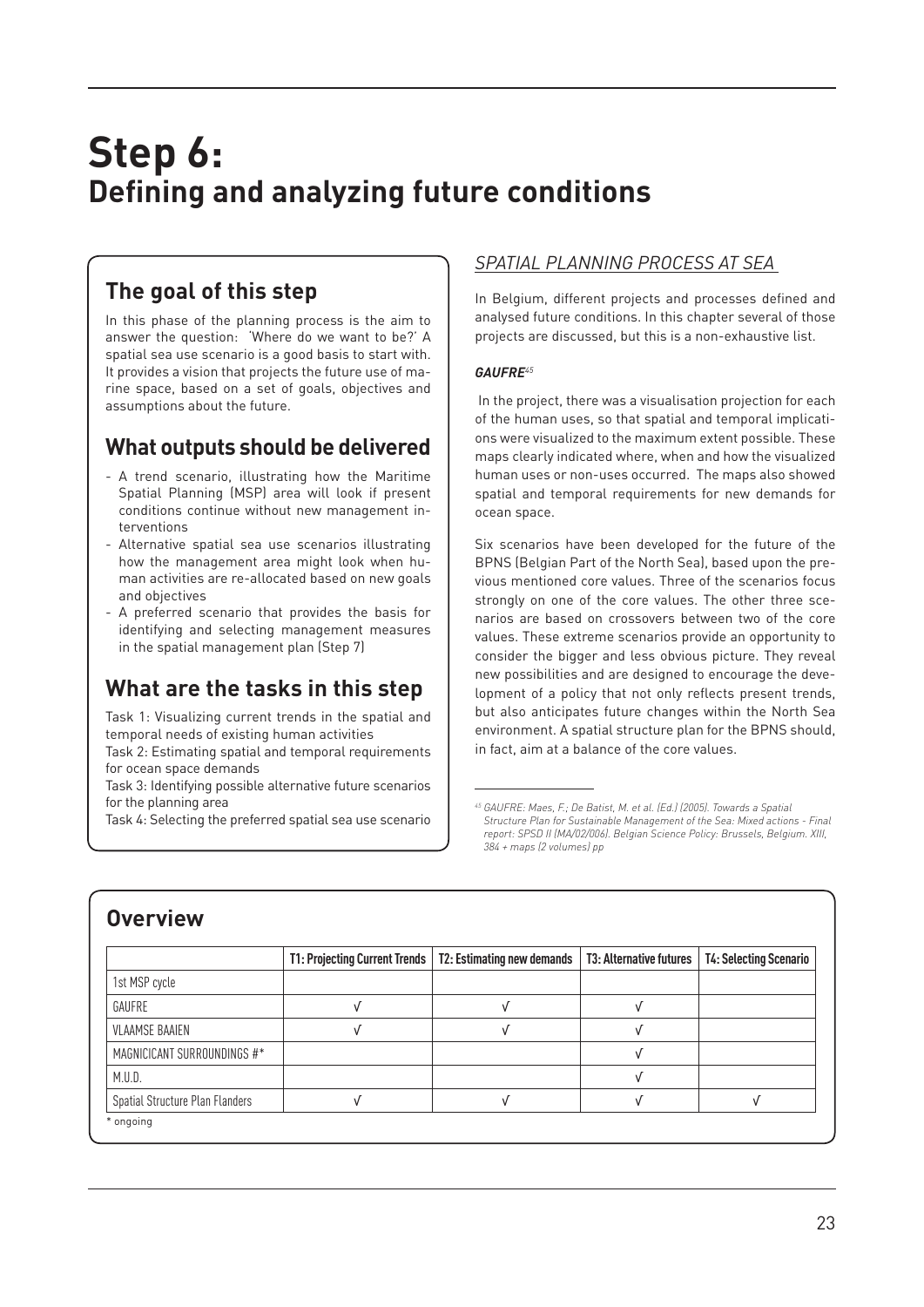The six scenarios have been translated into separate structure maps to visualise their management options. Structure maps are generally used in spatial planning on land. The six structure maps of GAUFRE can be used as a basis for the development of a spatial plan for the BPNS and neighbouring zones. Those structure plans facilitate discussion of spatial planning at sea, including the discussion to designate certain areas to certain activities or the exclusion of activities in certain areas.

There was no single vision formulated on the different scenarios. Such a vision would form the base for the future management of the BPNS. The GAUFRE team sees this step as a task for the government.

#### *VLAAMSE BAAIEN 2100<sup>46</sup>*

A consortium of Flemish dredging companies and consultancies worked on a vision for a sustainable future for the coast. They presented a long term vision, based on estimations and put forward future projects/scenarios. Ten projects are presented that can be developed in the short and long term. Vlaamse Baaien isn't a blueprint but only lists ideas of how the coast could look and which only could be developed in close consultation with all the stakeholders and people involved.

#### *Spatial Manifest M.U.D.<sup>47</sup>*

In 2004, the Flemish Architecture Institute (VAi) gave the assignment to FLCextended to carry out design-oriented research around the Belgian coast. This was the spatial manifest 'M.U.D.'. With the spatial manifest 'M.U.D', FLCextended has developed a framework to open the debate as regards content for planning on sea/at land and initiate the creation of vision for the North Sea and the coast. By design-oriented research a future scenario was obtained for the coastline between Calais and Antwerp, partly on the Belgian part of the North Sea and partly in the coastal area and its polders. M.U.D. comprises ideas on possible planning at sea, but particularly focuses on the interaction between sea and land as a future conflict zone ('flood'), as an area with an enormous spatial potential.

#### *The research project Magnificent Surroundings # North Sea and coastline<sup>48</sup>*

The design-oriented research process 'Magnificent Surroundings # North Sea and coastline' studies the particulars of simultaneous and holistic plans on land and at sea. The project builds on the earlier project M.U.D. The aim is to develop a vision of the future for the Belgian Part of the North Sea and its coastline, and to check this vision, using various designs (combined in a design atlas) and various promenades according to the art of the promenadology of L. Burckhardt. In the research it is suggested that the sea and coastline are a form of magnificent surroundings, urgently requiring spatial design to anticipate and consider the changes in the long term who are the result of climate change, increasing coastal migration and the energy issue.

#### *SPATIAL PLANNING PROCESS ON LAND*

#### *Spatial Structure Plan for Flanders*

The Spatial Structure Plan for Flanders contains a set of forecasts. In the forecasts, developments of existing evolutions in the future are projected.

First it is looked at the demographic developments, and the developments for the sectors housing, employment, traffic and transport, tourism and recreation, agriculture and other sectors. Then for all sectoral developments, the spatial consequences are shown in figures so the future demand for space is made clear<sup>49</sup>

The Spatial Structure Plan for Flanders also discusses the desired spatial structure. Based on the spatial options for each component, development perspectives are drawn up in a coherent way for the land and space use for sectoral developments (home building, economic activities, tourism and recreational infrastructure, retailers, agricultural function, etc.).

#### *Conclusions regarding defining and analyzing future conditions*

- The GAUFRE project had already completed the various preparatory steps (projecting current trends, estimating new demands and developing alternative scenarios), and has limited itself in the last steps, because it is clearly a task of the authorities to take the lead in selecting the scenarios.
- Trends are analysed until a certain level in the GAUFRE project, but further analysis for all sectors is vital.
- New demands are not mapped for the Belgian Part of the North Sea (BPNS).
- Within the first Maritime Spatial Planning cycle, there was no scenario building.

*<sup>46</sup> Vlaamse Baaien 2100 – THV Noordzee en Kust (2009) - http://www.imdc.be/html/ned/18050/html/home.html*

*<sup>47</sup> Goossens, C. (2007), "M.U.D" , in: Achtergrond 03 -Architect/Ontwerper/Onderzoeker? Casus Mare Meum: een oefening op de zee, uitgave Vlaams architectuur Instituut, Antwerpen p 37-51, zie ook http ://www.flcextended.be /MAREMEUM/MAREMEUM.html*

*<sup>48</sup> Geldof, C, (2009), "Ruimtelijke planning op zee !?? Met de zee mee? over het hoe en waarom", in Tussen droom en werkelijkheid, gebundelde papers en ontwerpopgaven, Bouma,G., Filius, F., Leinfelder, H., Waterhout, B. (red), uitgave Plandag 2009 (PDD ,BNSP en VRP), p483-496, http://www.plandag.org/content.php?page=home <sup>49</sup> Ruimtelijk Structuurplan Vlaanderen-http://www.rsv.vlaanderen.be/export/sites/rsv/uploads/documenten/overRSV/rsv\_w.pdf*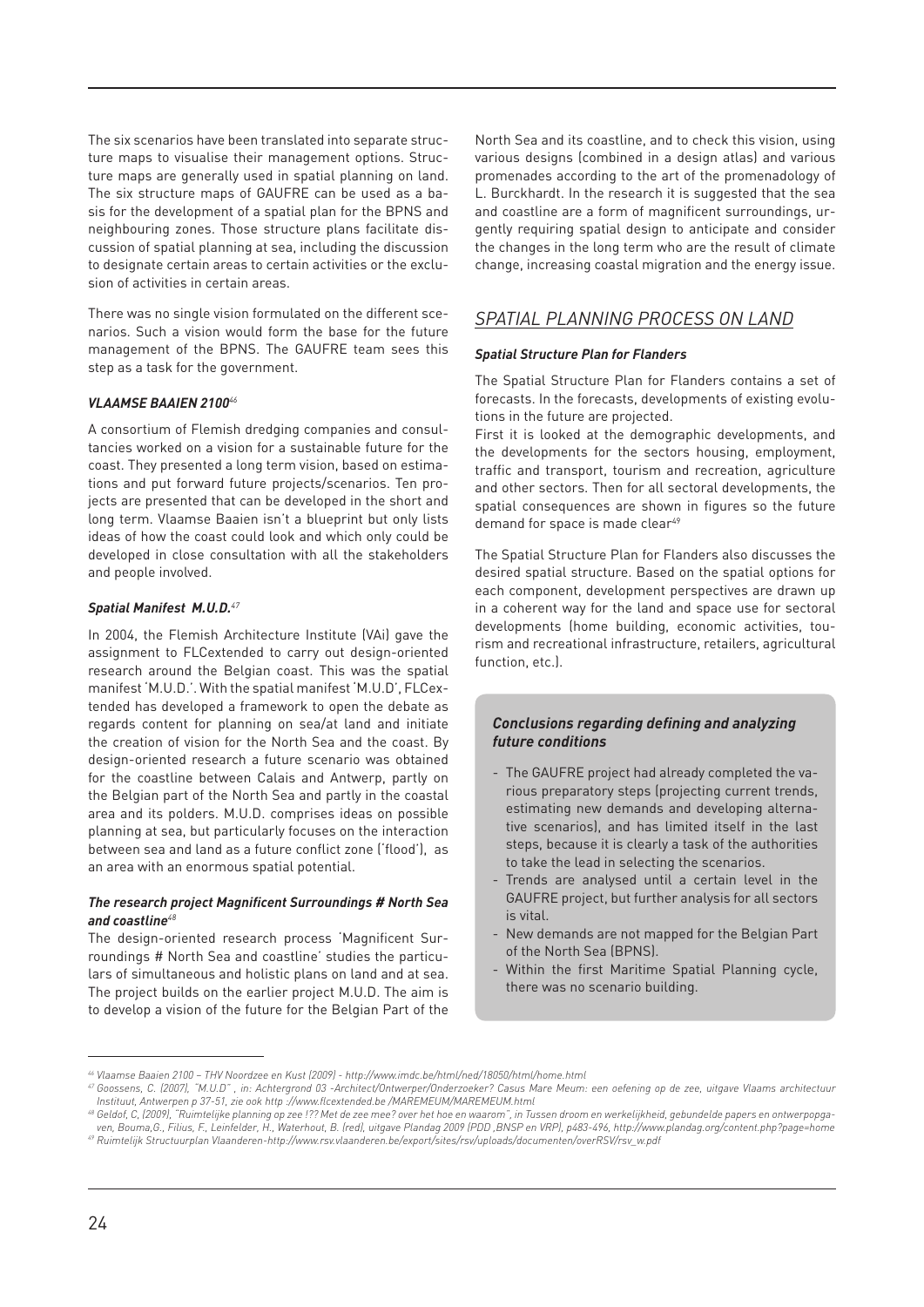## **Step 7: Preparing and approving the spatial management plan**

## **The goal of this step**

This final planning phase answers the question: How do we get there? A maritime spatial management plan should be developed to identify specific management measures that will shape the desired future through explicit decisions on the location and timing of human activities.

The maritime spatial management plan should be a statement of policy from the responsible management authority or authorities, in partnership with other key agencies and authorities that are responsible for single sectors. It should present an integrated vision on the spatial aspects of their sectoral policies in the areas of economic development, maritime transport, environmental protection, energy, fisheries, and tourism. The maritime spatial management plan should be closely integrated within public investment programs, should highlight the spatial dimension of integrated management, and should show where maritime policies fit together and where they do not.

### **What outputs should be delivered**

- An identification and evaluation of alternative management measures for the spatial management plan
- Identification of criteria for selecting alternative management measures
- A comprehensive management plan, including a zoning plan if needed.

## **What are the tasks in this step**

Task 1: Identifying alternative spatial and temporal management measures

Task 2: Specifying criteria for selecting maritime spatial management measures

Task 3: Developing a zoning plan

Task 4: Evaluating a spatial management plan

Task 5: Approving a spatial management plan

## **Overview**

| Project                         | T1: Identifying spatial<br>and temporal measu-<br>res and institutional<br>arrangements | <b>T2: Specifying</b><br>criteria for selecting<br>management<br>measures | <b>T3: Developing the</b><br>zoning plan | <b>T4: Evaluating the</b><br>spatial manage-<br>ment plan | <b>T5: Approving the</b><br>spatial management<br>plan |
|---------------------------------|-----------------------------------------------------------------------------------------|---------------------------------------------------------------------------|------------------------------------------|-----------------------------------------------------------|--------------------------------------------------------|
| GAUFRE                          |                                                                                         |                                                                           |                                          |                                                           |                                                        |
| 1st MSP cycle                   | ν                                                                                       |                                                                           |                                          | ?                                                         |                                                        |
| Spatial Structure Plan Flanders | ν                                                                                       |                                                                           |                                          | ?                                                         |                                                        |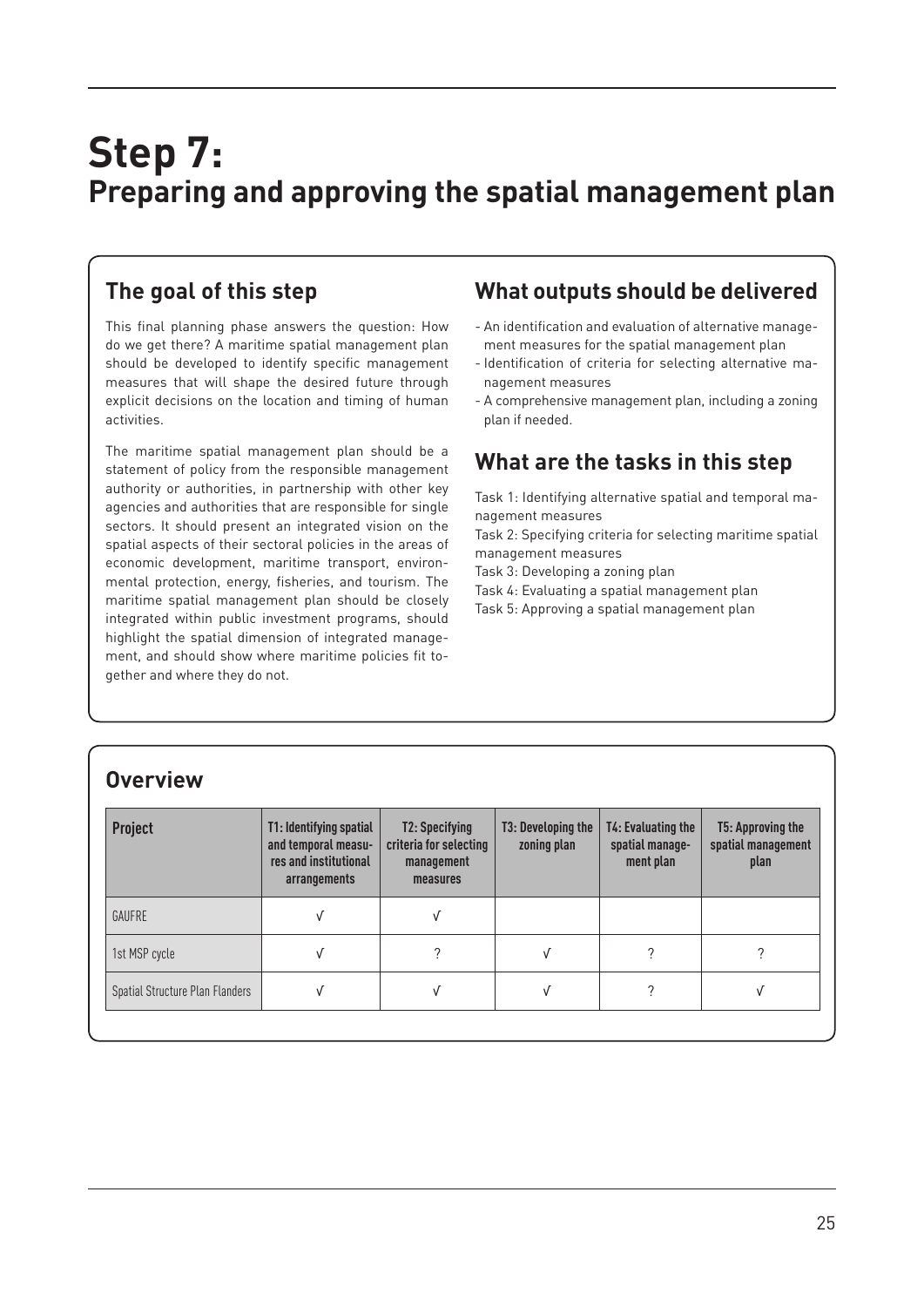#### *SPATIAL PLANNING PROCESS AT SEA*

#### **Task 1: Identifying alternative spatial and temporal management measures**

The first task of Step 7 is to identify alternative spatial and temporal management measures. The GAUFRE project (described in Step 5) gives detailed information on the different infrastructures in the Belgian Part of the North Sea (BPNS). Furthermore, it also gives an overview of the users of the BPNS paying attention to the legislative framework and the existing situation. The work forms an important basis, but there is a need to update the GAUFRE inventory.

#### **Task 2: Specifying criteria for selecting maritime spatial management measures**

The GAUFRE project describes the relationships between uses and infrastructures in terms of legislation, their existing situation in terms of spatial delimitation and intensity, and their interaction with inter alia the environment. For each user of infrastructure on the BPNS the suitability, the impact on other users, the impact on environment and the impact on socio-economic issues was discussed using scientific data.

It is not clear which criteria were used for the selection of activity related areas ormaritime spatial management measures that were implemented in the first Maritime Spatial Planning (MSP) cycle.

#### **Task 3: Developing the zoning plan**

The current zoning plan consists of a collection of the sectoral uses and areas. In 2006, a map of the Belgian part of the North Sea was produced by the Federal Public Service (FPS) Economy and indicated the main areas of the master plan. Together with the new legislation, which gives more input on permits, licences, and user rules, this forms the current zoning plan.

#### **Task 4: Evaluating the spatial management plan**

There is no tool or evaluation system in place that can be used to evaluate MSP.

#### **Task 5: Approving the spatial management plan**

For the implementation of the first step in the Belgian MSP in 2003, there was clearly chosen to establish authority for MSP departing from existing legislation, either by re-interpreting it or by slightly modifying it to provide a basis for MSP. At present, no such procedures are in place.

### *SPATIAL PLANNING PROCESS ON LAND*

In the Spatial Structure Plan for Flanders, after the selection of the desired spatial structure, for each structure-determining component objectives, development perspectives and instruments were drawn up. In addition, the Spatial Structure Plan for Flanders contains a set of measures and instruments to support the desired spatial structure. The compulsory provisions that form a separate part of the plan, form the link between the developed desired spatial structure and its realisation. The plan was subjected to an extensive public enquiry and was approved in the Flemish Government on 19 November 1997.50

#### *Conclusions regarding preparing and approving the spatial management plan*

- An update of the spatial and temporal management measures is needed.
- There is a need for comprehensive criteria to designatie areas and make choices
- There is a zoning plan available, but this plan is no more than a collection of zones for different sectors.
- There are no evaluation tools for MSP available

*<sup>50</sup> http://rsv.vlaanderen.be/export/sites/rsv/uploads/documenten/overRSV/Krijtlijnen\_folder\_rsv\_w.pdf*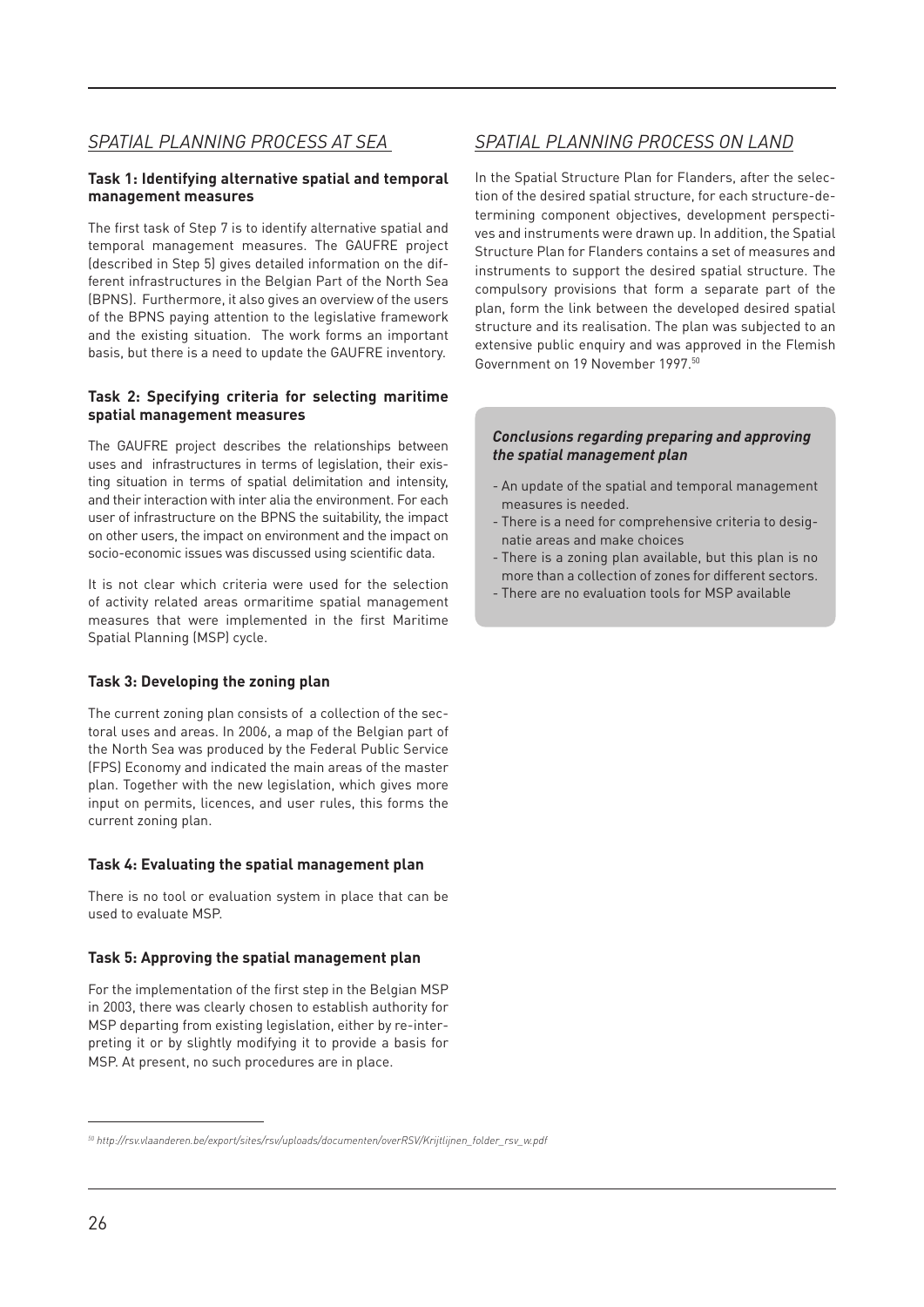## **Step 8: Implementing and enforcing the spatial management plan**

## **The goal of this step**

This step is the start of the next phase - the implementation phase. Implementation is the process of converting Maritime Spatial Planning (MSP) plans into actual operating programs. It is the action phase. As part of the implementation process, designated governmental institutions or newly created bodies will initiate the new management actions set out in the approved management plan.

## **What outputs should be delivered**

Clear identification of actions required to implement, ensure compliance with, and enforce the spatial management plan.

## **What are the tasks in this step**

Task 1: Implementing the spatial management plan Task 2: Ensuring compliance with the spatial management plan

Task 3: Enforcing the spatial management plan

### *SPATIAL PLANNING PROCESS AT SEA*

The implementation of the first phase was carried out through the existing authorities and institutes. There was clearly chosen to establish authority for MSP departing from existing legislation, either by re-interpreting it or by slightly modifying it to provide a basis for MSP.

During the period leading to the ratification and parliamentary approval of the United Nations Convention on the Law of the Sea (UNCLOS) III in 1998, two important implementing decrees were prepared and finally adopted in 1999: the Act concerning the Belgian Exclusive Economic Zone (EEZ) in the North Sea (EEZ Act of 22 April 1999) and the Act on the protection of the marine environment subject to Belgian Jurisdiction (Marine Protection Act of 20 January 1999). The Marine Protection Act (1999) introduced a licence requirement and an environmental impact assessment for activities in the maritime areas subject to Belgian jurisdiction:

- Civil engineering works
- The digging of trenches and raising of the seabed
- The use of explosives and high power acoustic devices
- The abandonment and destruction of wrecks and sunken cargoes
- Industrial activities
- The activities of advertising and trading companies.

The following activities are not subject to licensing or authorization subject to this law:

- Commercial fishing
- Scientific marine research
- Shipping, (exception of the activities referred to in article 25, section 1).
- The activities referred to in the Continental Shelf Act of 13 June 1969
- Individual non-profit activities
- Activities necessary for exercising the authority of the Flemish Region

Concessions granted under the Continental Shelf Act of 13 June 1969, such as those for sand and gravel extraction, are excluded from the prior licensing or authorization system and the environmental impact assessment procedure of the Marine Protection Act (1999).

These concessions are regulated by a Royal Decree of 1 September 2004 that introduces conditions, a new geographical delimitation, and the procedure for granting concessions for the exploration and exploitation of mineral resources and other non-living resources in the territorial sea and on the continental shelf. Another Royal Decree of 1 September 2004 introduced the environmental impact assessment rules for the exploration and exploitation of nonliving resources in the territorial sea and on the continental shelf under the Continental Shelf Act (1969)<sup>51</sup>.

*<sup>51</sup> Douvere, F.; Maes, F. (2007). The role of marine spatial planning in sea use management: The Belgian case, in: Marine Policy, 31: pp. 182-191*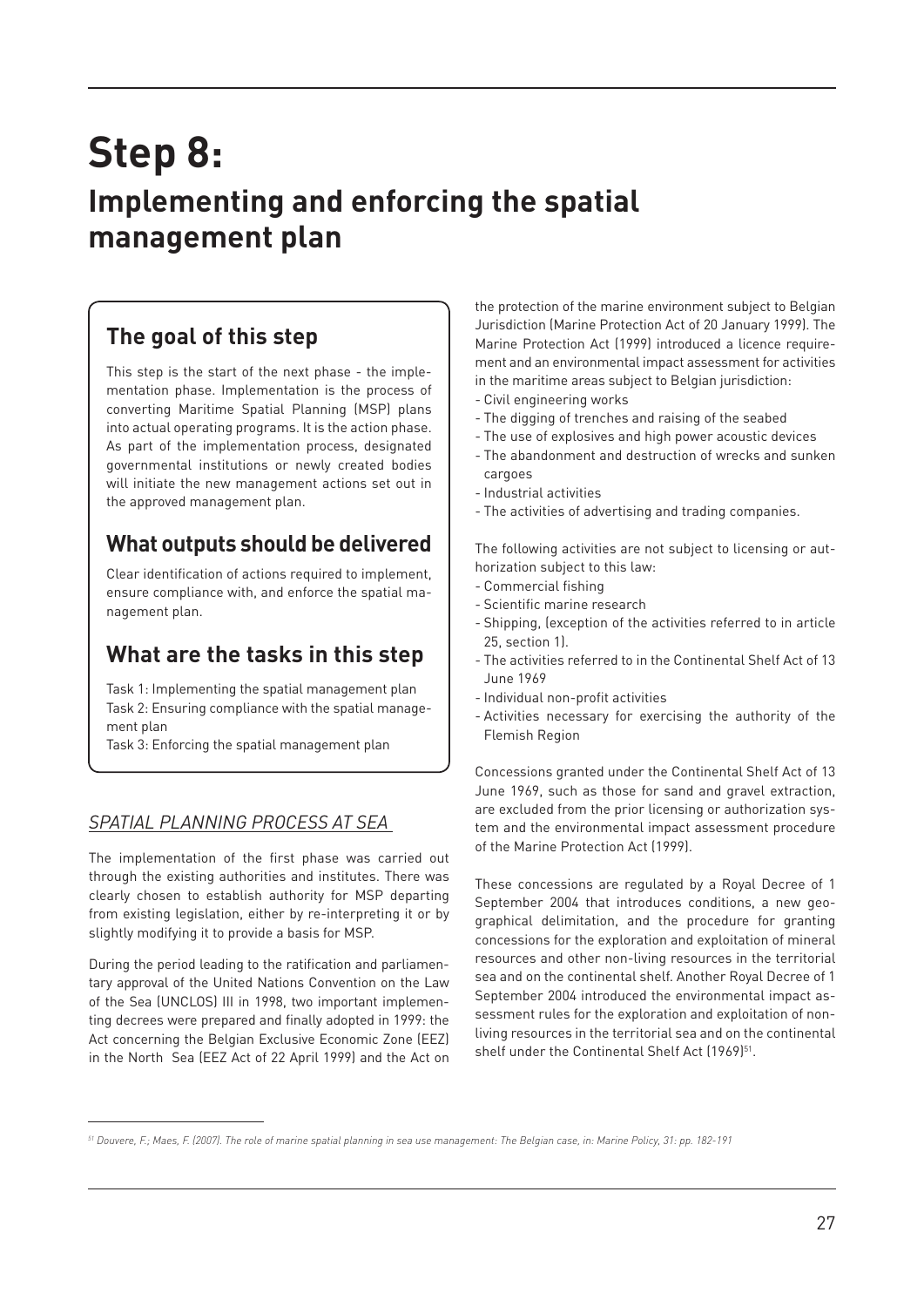In addition to the environmental permit procedure, there is a procedure for granting a domain concession (Royal Decree 20 December 2000, published in the Belgian Official Journal 30 December 2000, changed by the Royal Decree of 28 September 2008, Belgian Official Journal of October 30th, 2008) for the proposed project area. Requests are submitted to the CREG (Commission for the Regulation of the Electricity and the Gas), which advises the Minister for Energy<sup>52</sup>.

There is also a permit procedure for the installation of the cables (Royal Decree 12 March 2002, published in the Belgian Official Journal 9 May 2002). Requests are submitted to the Federal Policy Service for Economic Affairs, who advises the Minister for Energy<sup>53</sup>.

At international and European level, maritime activities are regulated through a range of sectoral laws, plans and licences/permits. An examination of the constraints imposed on MSP by international and European Community (EC) law relating to a range of specific activities, is conducted by the European Commission<sup>54</sup>.

In Belgium, during the first MSP cycle, existing single-sector management institutions carried out most implementation activities. These institutions (as mentioned in Step 1) can use the zoning plan and legislation as guides for granting permissions as well as for the other actions for which they are responsible. The general requirements in the legislation, such as the permits and licences, are ensuring that there is compliance and that the MSP can be enforced.

Accordingly, for example, each dredging vessel operating in Belgium, must have a register supplied by the Continental Shelf department of the Federal Policy Service (FPS) Economy in which relevant information about each reclamation must be noted. In addition, a black box carrying aout measurements must be present on board. There is also the program for air observation above the North Sea that supervises, assistants, controls and observes various users of the Belgian Part of the North Sea.

#### *SPATIAL PLANNING PROCESS ON LAND*

A spatial implementation plan is a plan with which the authorities identify land use in a certain area. For all parcels in a certain area it is stated out very clearly what is and is not allowed. Various types of spatial implementation plans

exist in order to implement visions relating to spatial planning on land. Spatial implementation plans (Ruimtelijke Uitvoeringsplannen) are always based on the vision of a spatial structure plan. A regional spatial implementation plan carries out the Spatial Structure Plan for Flanders.

Spatial implementation plans contain town and country planning conditions relating to the use, the organisation and the management of a piece of land. Once the spatial implementation plans are approved, town and country planning licences can be issued. Building inspections ensure that the development is built in conformity with the licence. Compiling a spatial implementation plan is incorporated in a whole procedure, with a public consultation. The environmental impact of each spatial implementation plan can be part of the procedure. When the impact is expected to be significant, the spatial implementation plans must be accompanied by an environmental impact assessment. This assessment process has it's own procedures with a separate public consultation.

There are many instruments and tools to implement the Spatial Structure Plan for Flanders, including:

- Strategic urban projects (e.g. major station areas, ...)
- Delineation of areas of natural and agricultural structure;
- Delineation of urban areas
- Spatial implementation plans for the development of new golf courts
- Spatial implementation plans for the zoning of wind turbines
- Spatial implementation plans for regional industrial areas - ...

In addition, the Spatial Structure Plan for Flanders is also implemented by various planning initiatives at lower levels (provincial and municipal), including through provincial and municipal spatial structure plans and the provincial and municipal spatial implementation plans. Spatial structure plans drawn up at a lower government level must be approved by the next successive higher government level. The plans must be to conform to the stipulations of the spatial structure plans of the higher government level.

#### *Harbours: an example of the implementation of the Spatial Structure Plan for Flanders*

The harbours and airports are important engines of economic development in Flanders and of great strategic importance<sup>55</sup>. The development of the sea harbours and ease of

*<sup>52</sup> http://www.mumm.ac.be/NL/Management/Sea-based/windmills.php - consulted on 4 august*

*<sup>53</sup> http://www.mumm.ac.be/NL/Management/Sea-based/windmills.php - consulted on 4 august*

*<sup>54</sup> European Commission - LEGAL ASPECTS OF MARITIME SPATIAL PLANNING –Octt 2008*

*<sup>55</sup> Spatial Structure Plan for Flanders, Ministry of the Flemish Community, Environment and Infrastructure Department, Administration for Zoning, Housing and Monuments and Landscapes, Spatial Planning Division, Brussels, 1998*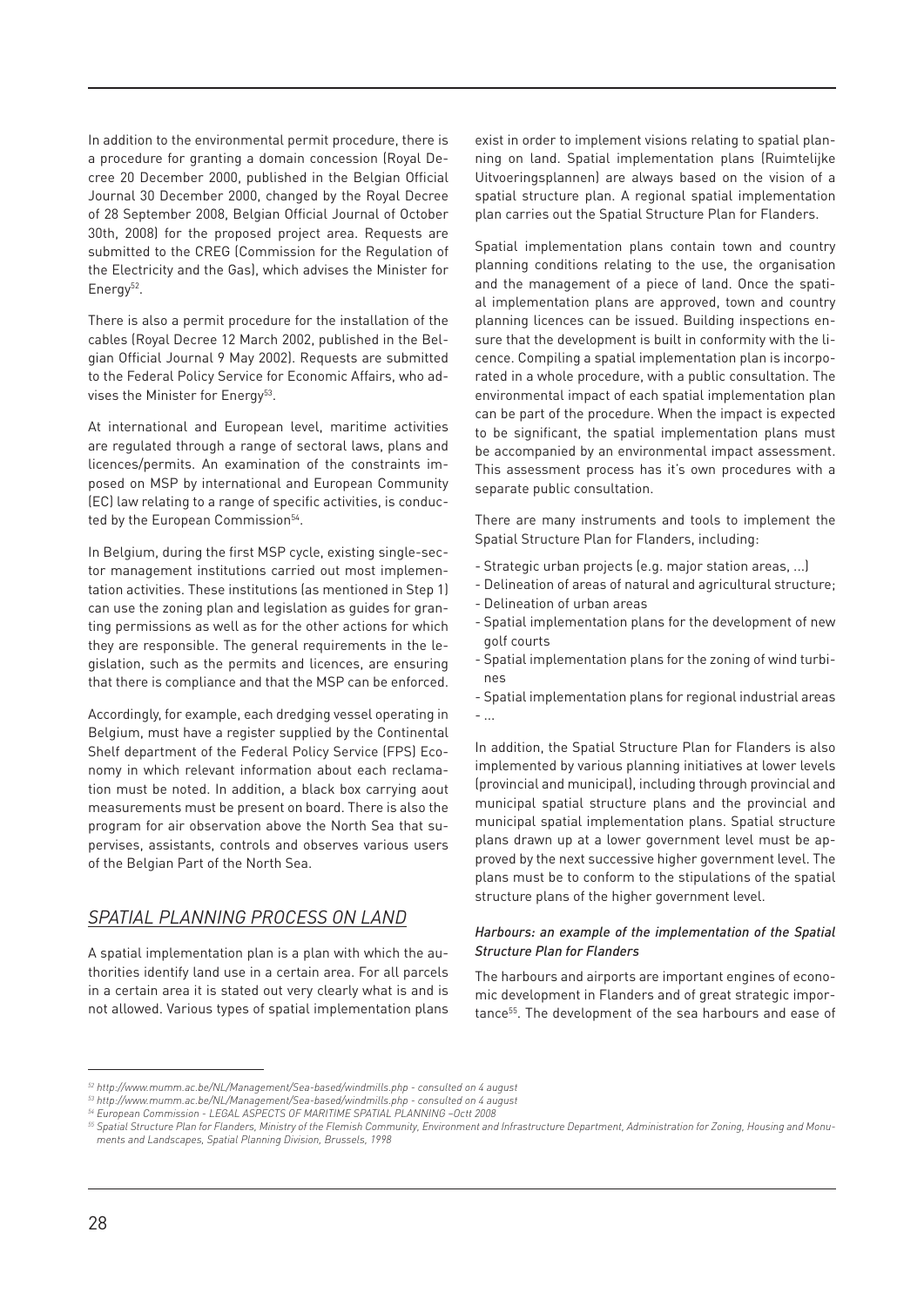access to them must be guaranteed by their demarcation in spatial implementation plans, and by the improvement of the existing and the construction of missing infrastructure. The harbours have a separate strategic plan. Drawing up a strategic plan for the harbours fits in the coalition agreement of the Flemish Government of 13 July 1999<sup>56</sup>, in which it is determined that a strategic plan is to be developed for each harbour area in Flanders.This decision in turn fits on the one hand in the Spatial Structure Plan for Flanders, and on the other hand in the Port Decree.

In the Spatial Structure Plan for Flanders<sup>57</sup> it is determined that the harbours of Ostend and Bruges, must be developed as gateways at Flemish level. Hence, at Flemish level a spatial vision must be developed for each harbour and its surrounding area, on the basis of which a regional spatial implementation plan (RUP) must be drawn up together with the government sectors concerned.

The Decree of 2 March on policy and management for harbours58 (the Port Decree) sets out the basis for the new harbour policy, in which based on the development of a general vision, the totality of marine resources in Flanders is maximally utilised. Art. 3 of the Port decree indeed determines that "in accordance with the legislation on spatial planning, the Flemish Government establishes the boundaries of the seaport areas. For the harbours the implementation plans in the land-use plan or in regional spatial plans apply for land demarcated as seaport area." In other words, the administrative authority of the harbour is (spatially) limited to the perimeter of the seaport area.

Within the framework of the spatial structure plans several strategic development schemes and plans have been worked out, for urban areas, economic networks and especially the strategic plans for harbours:

- What: The strategic plans lay the basis for future developments in the harbour.
- Who is involved: involved administrations, users of the harbour, residents of the village and town districts around the harbours
- When are they involved: consultation forms part of the process
- how are they involved: through a plan group, steering committee, technical task&finish groups, information days, study day/forum, newsletters.

#### *Conclusions regarding implementing and enforcing the spatial management plan*

- − There is no holistic spatial management plan at sea to implement
- − Enforcement and management is implemented by existing legislation. The different legislations are not gathered in an integrated Maritime Spatial Planning process

*<sup>56</sup> Vlaams regeerakkoord van 13 juli 1999 " Een nieuw project voor Vlaanderen" ,www.vlaanderen.be/ned/sites/regeerakkoord, 81.*

*<sup>57</sup> (BVR 23 September 1997)*

*<sup>58</sup> Decree of 2 March with regard to 2 March with regard to policy and management of harbours, Belgian Law Gazette, 4 April 1999*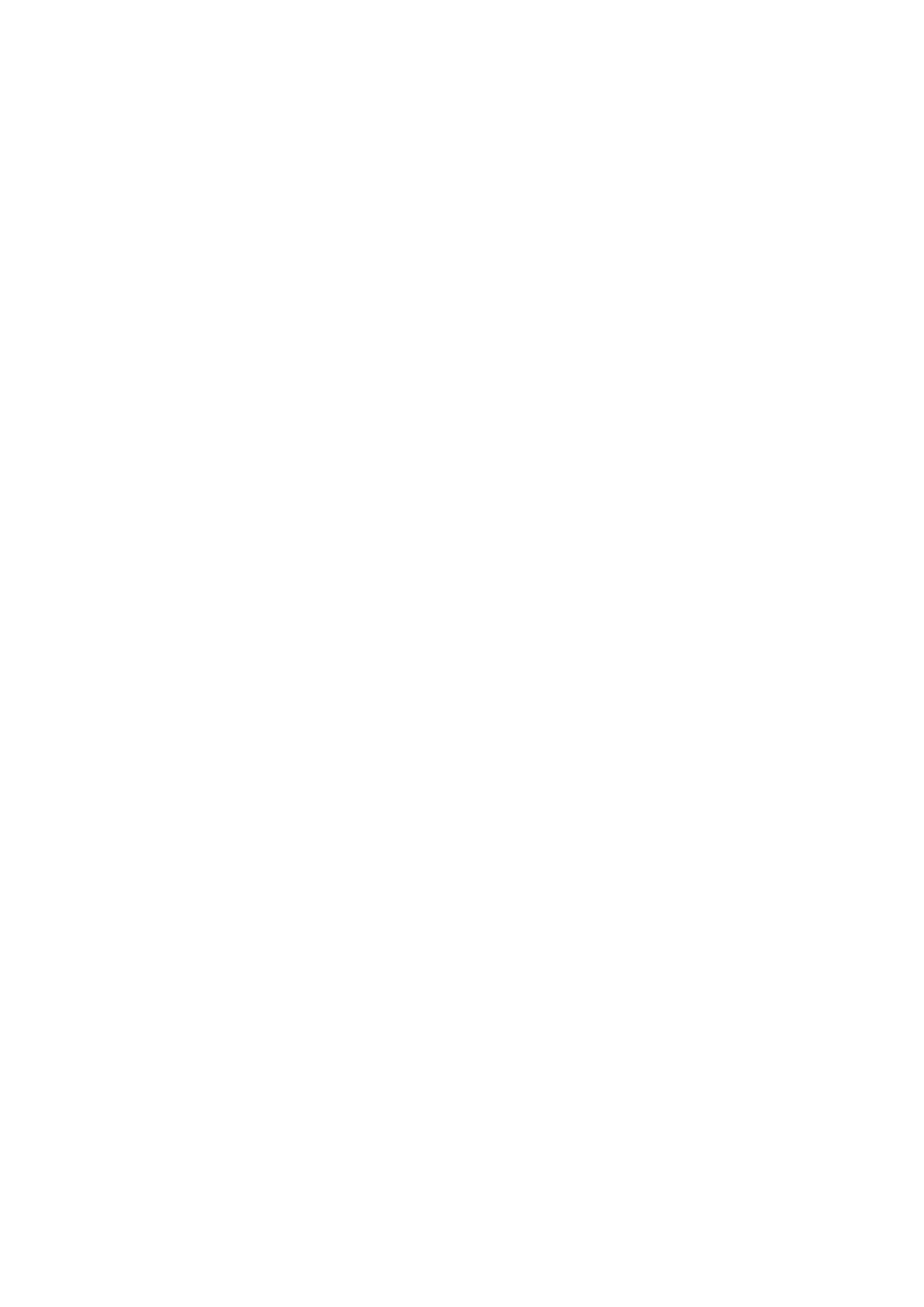## **Step 9: Monitoring and evaluating performance**

## **The goal of this step**

Monitoring is particularly important for helping to provide the basic data that should underpin any evaluation. The cost of this should be included from the very beginning. An effective performance monitoring system begins with a clear set of well-specified planning objectives. An agreement on the monitoring objectives as well as a clear definition on the outcomes are essential. Subsequently key performance indicators should be established to measure, monitor and report on the progress towards meeting the goals and objectives of Maritime Spatial Planning.

### **What outputs should be delivered from this step**

- A monitoring system designed to measure indicators of the performance of maritime spatial management measures
- Information on the performance of maritime spatial management measures that will be used for evaluation
- Periodic reports towards decision makers, stakeholders, and the public on the performance of the maritime spatial anagement plan.

## **What are the tasks in this step**

Task 1: Developing the performance monitoring program Task 2: Evaluating performance monitoring data Task 3: Reporting results of performance evaluation

| <b>Tasks</b>                              | <b>Task 1:</b> Developing the performance<br>monitoring program | <b>Task 2: Evaluating performance</b><br>monitoring data | Task 3: Reporting results of<br>performance evaluation |
|-------------------------------------------|-----------------------------------------------------------------|----------------------------------------------------------|--------------------------------------------------------|
| Energy                                    |                                                                 | ν                                                        |                                                        |
| Radar and weather masts                   |                                                                 |                                                          |                                                        |
| Wreck and wreck salvage                   |                                                                 | $\sqrt{ }$                                               |                                                        |
| Shipping                                  |                                                                 |                                                          |                                                        |
| <b>Commercial fisheries</b>               | V                                                               | V                                                        | V                                                      |
| Military exercises and ammunition         |                                                                 |                                                          |                                                        |
| Sand and gravel extraction                | V                                                               | V                                                        | V                                                      |
| Dredging and disposal of dredged material |                                                                 |                                                          |                                                        |
| Recreation and tourism on the beach       |                                                                 | $\sqrt{ }$                                               | V                                                      |
| Recreation and tourism at sea             |                                                                 |                                                          |                                                        |
| Aquaculture                               |                                                                 |                                                          |                                                        |
| <b>Nature Conservation</b>                |                                                                 |                                                          |                                                        |

## **Overview**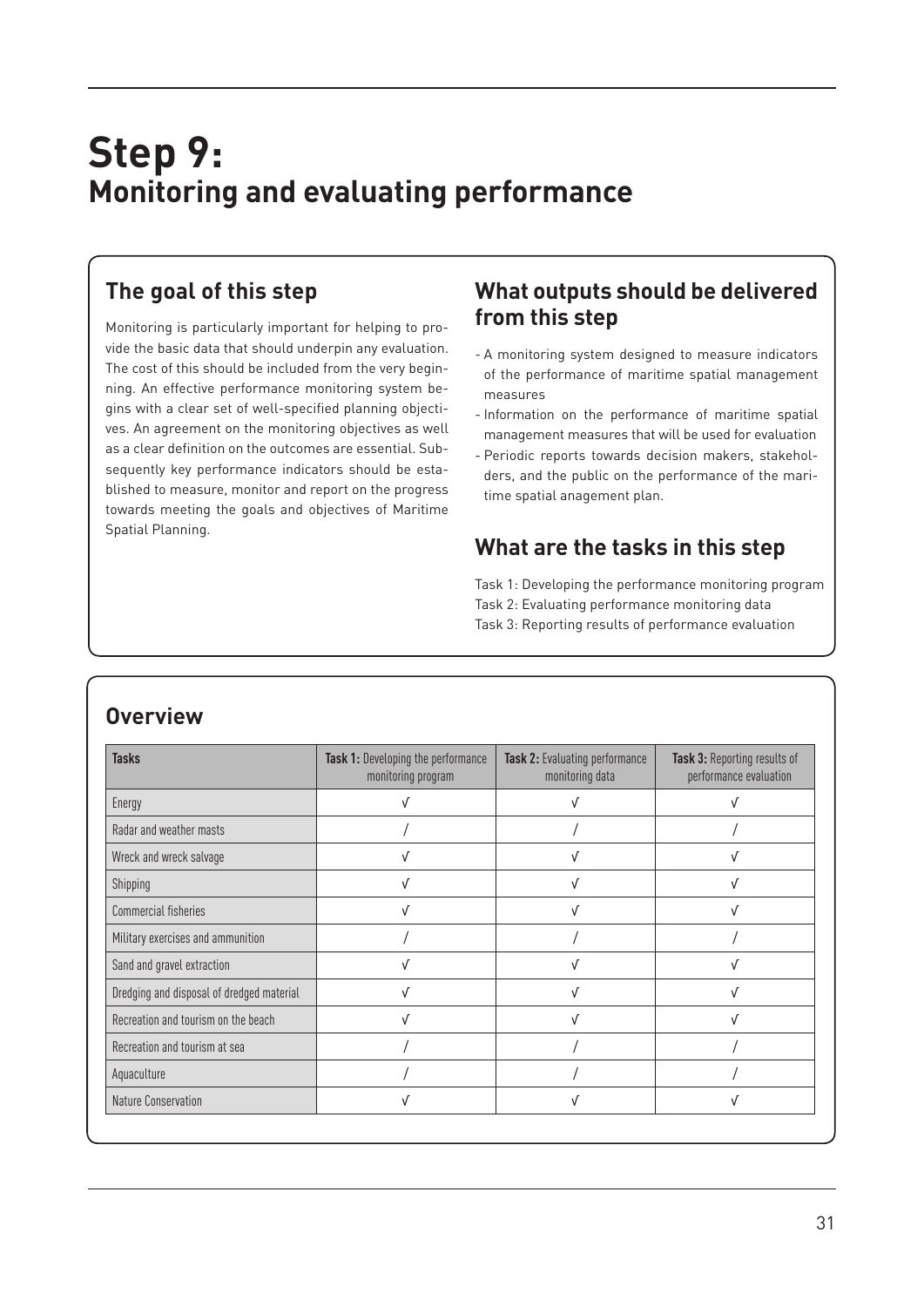#### *SPATIAL PLANNING PROCESS AT SEA*

In the first phase of the MSP process, the performance monitoring plan formed a part of the new legislation. Several single-sector authorities are responsable for monitoring.

#### *Radar and Weather Towers*

It is known where all measure posts and radar systems are situated, but it is not clear if there is an organisation who is checking if all buoys and towers still have a relevant function or have become redundant.

#### *Military exercises and ammunition*

The limitations concerning the marine protected areas, stipulated in the Law of 20 January 1999 on the protection of the marine environment in the marine areas under Belgian jurisdiction, are not applicable for military activities. The military authority, in accordance with the Minister of Environmental Affairs, will take all the necessary measures to prevent damage and environmental disturbance, without compromising the effective work of the defence units. There are also exceptions on the prohibition statements concerning the marine nature reserves dedicated to for military activities. Exceptions for military activities were also made on the limitations for shipping in marine protected areas: the special routing system does not hold for war ships and marine assistance ships. The report duty for captains involved in a shipping accident also doesn't hold for these ships. In the sea areas certain activities are subject to a preceding license or authorization, but military activities can only be subject to such license or authorization after a joint recommendation by the Minister, responsible for the protection of the marine environment, and the Minister of Defense. Furthermore, Law also exempts military activities from compliance with environmental effects reporting and the environmental impact assessment.

The legal coordinates of the zones for execution of the different sub-uses are given in Messages to Seafarers (Berichten aan Zeevarenden – BaZ), published by the Department of the Environment and Infrastructure, Administration Waterways and Maritime Affairs, Ministry of the Flemish Community. These coordinates are updated every year and announced before the beginning of a new year.

#### *Shipping*

The principal goals of the Department for Guidance of Navigation is to guide the navigation to and from Flemish and Dutch harbours as safely and smooth as possible. To ensure this, vessels from the French-Belgian border are followed visually, auditorally and electronically, through Vessel Traffic Services (VTS).

#### *Wreck and wreck salvage*

The knowledge and information on maritime-archaeological heritage is not systematically gathered and spread. This was the reason for the establishment of a maritimearchaeological heritage in 2006. This databank contains information on archaeological heritance in the Belgian territorial sea, the Belgian continental shelf and the Flemish rivers. The locations of the wrecks are also studied and have been mapped out by the Flemish Government<sup>59</sup>.

#### *Sand & Gravel extraction*

From the Federal Policy Service (FPS) Economy, there is the continuous study of the consequences of sand and gravel reclamation for the marine environment. This study is conducted by the Continental Shelf Service of the FPS Economy; the Management Unit of the North Sea Mathematical Model and the River Scheldt estuary (BMM-MUMM); and the Institute for Agricultural and Fisheries Research - Fisheries<sup>60</sup>. Here a great diversity of techniques and technology is used to determine the consequences of reclamation as correctly and completely as possible.

A North Sea Exploitation Advisory Commission coordinates the administrations that manage the exploration and the exploitation of the continental shelf and the territorial sea.

This commission:

- coordinates the evaluation of the concession applications;
- formulates advice about these applications;
- follows up the various studies concerning the impact of sand reclamation on the Belgian continental shelf;
- evaluates the three-yearly reporting of the results of the controls;
- advises corrective measures if a negative influence is perceived;
- formulates policy preparation advice about all aspects concerning the sand reclamation.

*<sup>59</sup> http://www.vlaamsehydrografie.be/wrakkendatabank*

*<sup>60</sup> http://statbel.fgov.be/nl/ondernemingen/specifieke\_domeinen/Zand\_grindwinning\_zee/index.jsp*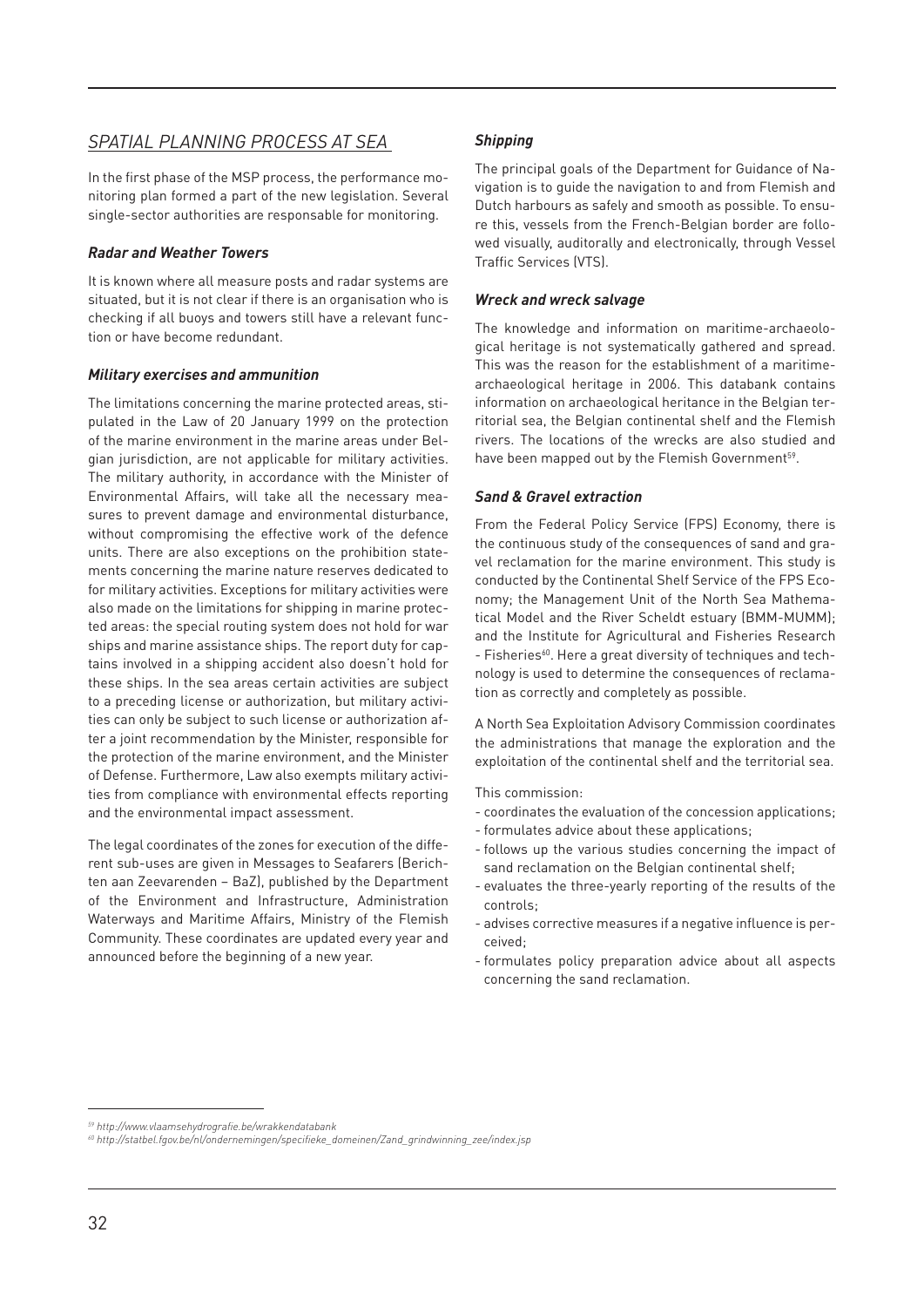#### *Dredging and disposal of dredged material*

Extraction activities have been subjected to a monitoring program, almost from the commencement of exploitation in 1976. The monitoring undertaken is two-fold: (1) the activity of the extraction vessels is followed (volume dredged, location and time), using extraction registers and, since 1996, Electronic Monitoring Systems (EMS or 'blackboxes'); and (2) the physical impact of the extraction on the environment (since 1999, studied with a multibeam echosounder). To measure changes in the bathymetry of the seabed floor, high-resolution acoustic tools such as sidescan sonar and multibeam can be used<sup>61</sup>.

The quantities of dredged material dumped at sea, have been monitored since 1991, when the first permits for dumpingdredged material at sea, were granted. In addition to the research and monitoring programs imposed in the permits,the quality of dredged material is assessed every 10 years as part of a large-scale monitoring program, executed by the Flemish region<sup>62</sup>.

#### *Commercial fishing*

The Fisheries Service (part of the Department of Agriculture and Fisheries, Agriculture and Fisheries) aims to support policy, follows up the established measures and inspects them regarding fishery at sea. Fisheries Service imposes quotas and can close fishing areas when necessary. In addition to collecting and analyzing data on the various fisheries, the department brings out several publications, including an annual survey of the fish landings and value of landings(revenue) of the Belgian sea fisheries.

Fishing licenses are also issued by the Fisheries Service. The licenses are linked to the power and tonnage(size) of the fishing boats. An inspection service verifies if the fishing landings are in compliance with the law. This is done through a vessel monitoring system(VMS). For assessing the sea, the Fisheries Service works regularly together with other Coast Guard partners. In order to protect fisheries, there is a cooperation with the Navy and the aircraft of the Management Unit of the North Sea Mathematical Model and the River Scheldt estuary (BMM-MUMM)<sup>63</sup>.

#### *Nature Conservation*

In the framework of the policy plans, the BMM-MUMM has been assigned to monitore the hydrodynamics, the composition of the benthos and the bird level in marine protected areas (MPA's). Attention has to be drawn to the fact that there is no specific monitoring in the MPA's to evaluate the government policy and to advise the government. However, the inventories of fauna and flora in the North Sea, preformed by scientific organizations, indicate the international importance of the coastal zone regarding to protection of nature<sup>64</sup>.

#### *Wind energy*

BMM-MUMM carries out a monitoring program as provided for in the environmental permit to estimate the positive and negative effects of wind turbines at sea. The first phase of this monitoring program started one year prior to the construction of the first wind turbines on the Thorton Bank (i.e. 2005) and will last six years to identify and quantify any effects.65 The monitoring program is carried out in co-operation with other institutes. After this first phase, the intention is to provide a summary and start a discussion on the monitoring activities and the results, together with the BMM-MUMM, the scientific bodies involved and the wind power industry. This will be a first thorough evaluation of the possible impacts of wind turbines at sea in Belgian waters.

#### *Recreation and tourism on the beach*

Various information on coastal tourism is constantly followed by means of the permanent measuring system that was developed within the framework of the Coastal Action Plan III project KITS (Coast Indicators Tourism Statistics). The measuring system was refined in 2008 and for the first time in 2009 provided figures on coastal municipality level.

There is no performance monitoring program for aquaculture, recreation and tourism at sea and radar and vessel masts.

*<sup>61</sup> Degrendele, K.; Roche, M.; Schotte, P.; Van Lanck er, V.; Bellec, V., and Bonne, W., this volume. Morphological evolution of the Kwinte Bank central depression before and after cessation of aggregate extraction. Journal of Coastal Research 51.*

*<sup>62</sup> Calewaert J.-B., Lescrauwaet A.-K., Mees J., Seys J., Hostens K., Redant F., Moulaert I., Raemaekers M., Demaré W., Vanhooreweder B., Mergaert K., Maes F., Douvere F., Belpaeme K., Maelfait H., Kyramarios M., Tak P., Overloop S., Peeters B. (2005) MIRA- Milieurapport Vlaanderen, Achtergronddocument 2005, Kust en zee. Vlaamse Milieumaatschappij*

*<sup>63</sup> http://lv.vlaanderen.be/nlapps/docs/default.asp?id=204*

*<sup>64</sup> Beleidsplannen beschermde mariene gebieden in het Belgische deel van de Noordzee. Minister bevoegd inzake het mariene milieu- DG5 Leefmilieu, Dienst Marien Milieu - 25 juli 2009*

*<sup>65</sup> Degraer, S. & Brabant, R. (Eds.) (2009) Offshore wind farms in the Belgian part of the North Sea: State of the art after two years of environmental monitoring. Royal Belgian Institute for Natural Sciences, Management Unit of the North Sea Mathematical Models. Marine ecosystem management unit. 287 pp. + annexes.*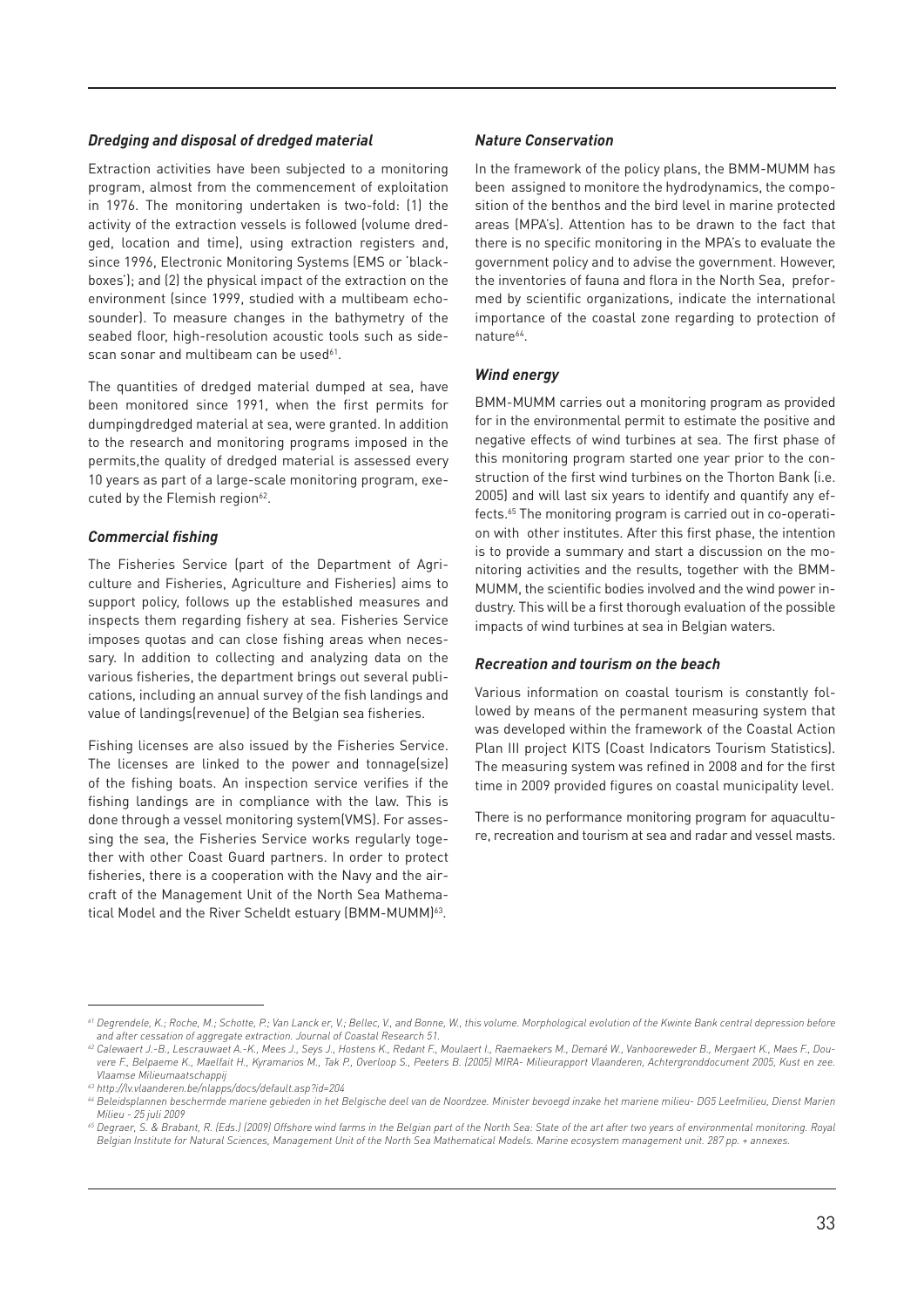#### *SPATIAL PLANNING PROCESS ON LAND*

The monitoring and evaluation of the Spatial Structure plan, has different levels. This is a non-limitative list of some important monitoring and evaluation processes.

- There is a qualitative evaluation, that delivers an input to the short term revisions of Spatial Structure Plan.
- • There is a quantitative intern monitoring regarding the spatial implementation plans
- There are elements of monitoring in the publications of the Flemish Government regarding different topics, broader then spatial use only<sup>66</sup>
- • A first analysis of the environment is being conducted.
- • A draft vision on the spatial development towards 2020 was presented

#### *Conclusions regarding monitoring and evaluating performances:*

- There are clear monitoring and evaluation processes for certain activities (sand and gravel extraction, wind energy, MPA's) on the Belgian continental shelf. The monitoring conditions often originate from EU legislation.
- The sectoral approach for monitoring and evaluating measures, has as a consequence that the various results are looked at separately.

*<sup>66</sup> The VRIND indicators*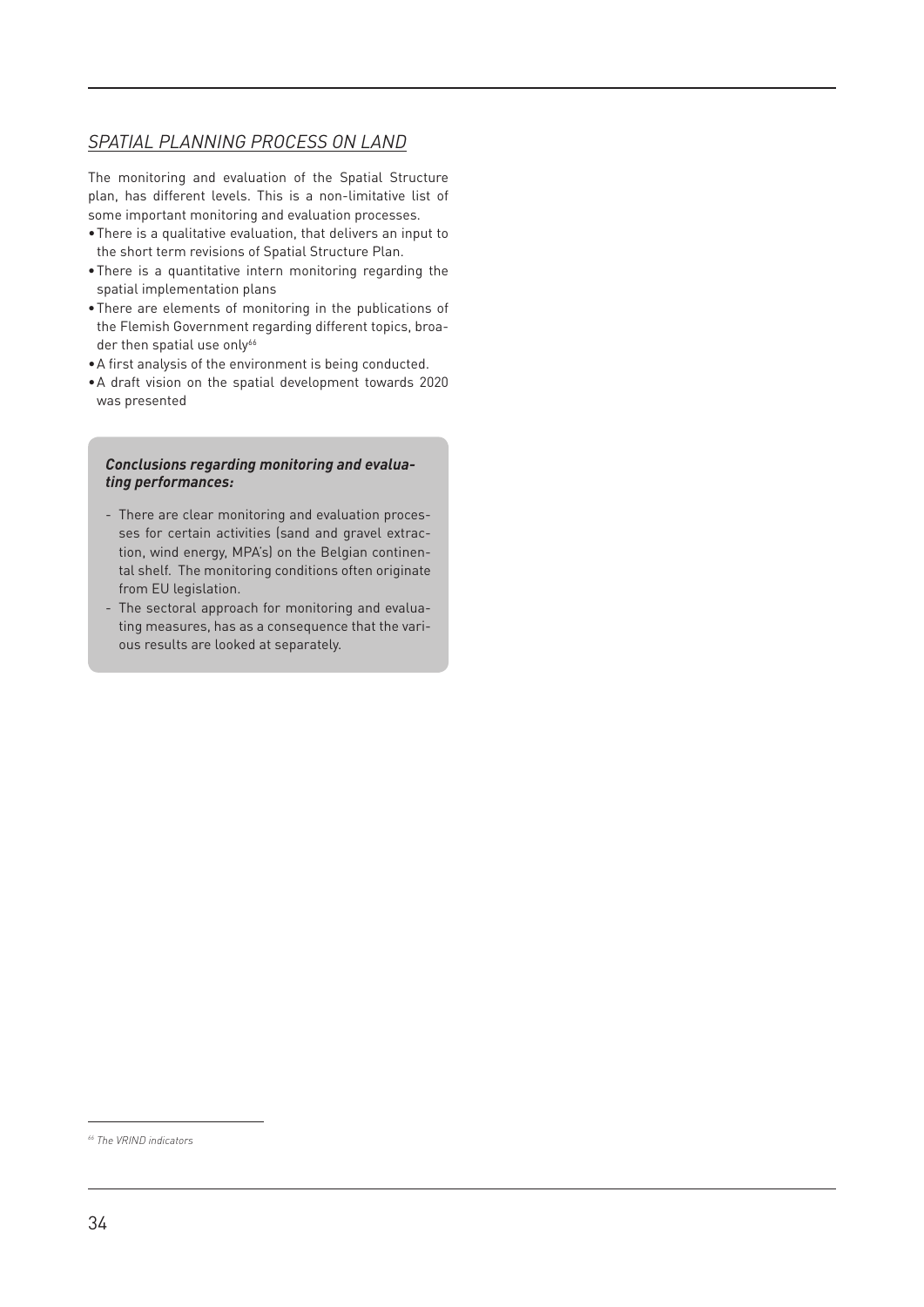## **Step 10: Adapting the spatial management process**

## **The goal of this step**

The results from monitoring and evaluation should be used to adapt maritime spatial planning and management. An adaptive management is a systematic approach for improving management through learning by monitoring and evaluating management outcomes.

## **What outputs should be delivered**

- Proposals for adapting management goals, objectives, outcomes and strategies for the next round of planning,
- Identification of applied research needs.

## **What are the tasks in this step**

Task 1: Reconsidering and redesigning the maritime spatial planning program

Task 2: Identifying applied research needs

Task 3: Starting the next cycle of maritime spatial planning

#### *SPATIAL PLANNING PROCESS AT SEA*

The question here is - what has been accomplished through the MSP process and learned from its successes and failure. Different publications show clearly what has been accomplished through the MSP process and make an evaluation of the process:

- State of the sea after 4 years North Sea Policy– Peter Bossu:ARGUS Milieumagazine, Volume 5 No. 4
- Who rules the coast- Policy Processes in Belgian MPAs and Beach Spatial Planning - Dirk Bogaert & Frank Maes (eds.)

For the next years, based on personal communication from Federal Public Service (FPS) Marine Environment, a new process on maritime spatial planning will start soon.

Over the following years the federal government will also be working to set up an advice structure for a federal marine environmental policy. The task of this structure will be the management of the human activities at sea in consultation with the socio-economical actors and stakeholders. $67$ 

#### *SPATIAL PLANNING PROCESS ON LAND*

The Spatial Structure Plan for Flanders was revised for the first time in 2003. The first review was incorporated in the original text and re-issued<sup>68</sup>. The Flemish Government provisionally ratified the review on 18 December 2009. Each citizen could respond during a public enquiry that ran from 10 February to 11 May 2010. This second review ensures the updating and partial review of the Spatial Structure Plan for Flanders for the period to 2012. The new proposals for texts changes are put together in an 'addendum'. The addendum is not an independent text. It must be read together with the last edition of the Spatial Structure Plan for Flanders.

There is also a vision paper on spatial use and taking up space 2020-2050. At the end of May 2009, on the request of the Minister of Spatial Planning, the support centre on Space and Living and the regional department on spatial planning wrote a preparatory "Vision paper on spatial use and taking up space 2020-2050" for the thorough review of the Spatial Structure Plan Flanders (SSPF). It is not a document already with policy guidelines for a new SSPF. It looks at the context, challenges, lines of thinking and the possible approach to a thorough review of the SSPF.

The Flemish government stated in their governmental agreement the ambition of working towards a new Spatial Structure Plan for Flanders. In the policy note 2009-2014, the Minister of Spatial Planning stated the engagement to sketch a working plan, timing and process<sup>69</sup>. In July 2010 the Flemish government accepted this Policy plan for Space in Flanders<sup>70</sup>.

#### *Conclusions regarding adapting the spatial management process:*

- For the moment there is no maritime spatial planning process, but when this is established, adaptive management is crucial.

*<sup>67</sup> Algemene Beleidsnota Marien Milieu – Staatsecretaris Schouppe – 25 november 2009*

*<sup>68</sup> 'Ruimtelijk Structuurplan Vlaanderen, gecoördineerde druk (april 2004)'*

*<sup>69</sup> Beleidsnota Ruimtelijke Ordening 2009-2014, Een ruimtelijk beleid voor en op ritme van de maatschappij. Philippe Muyters*

*<sup>70</sup> Parl. St. Vl. Parl. 2009-10, nr. 198/6*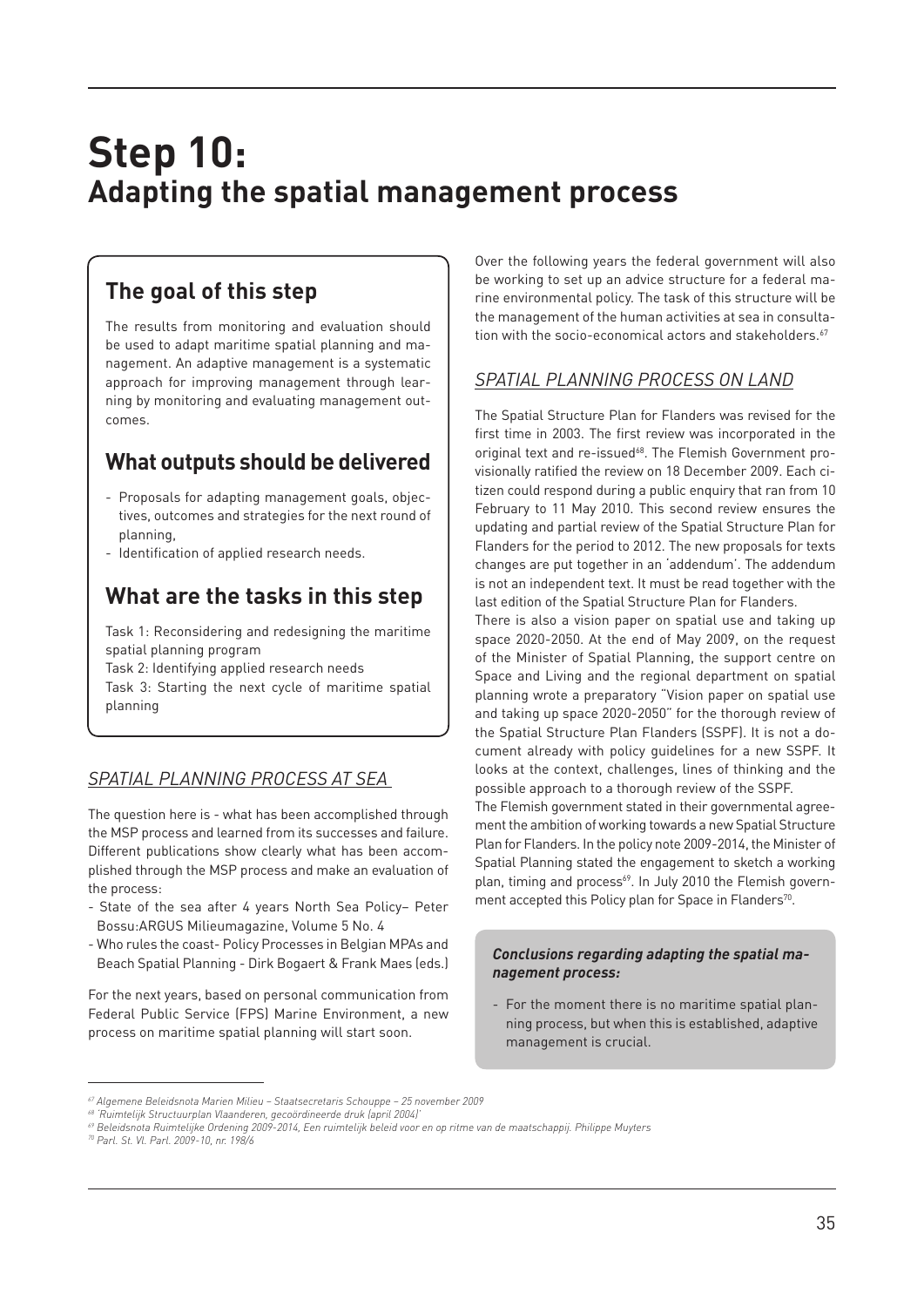# **Colofon**

Coordination: This report is developed by the ad hoc working group 'Maritime Spatial planning' within the framework of the C-SCOPE (Combining Sea and Coastal Planning in Europe). The ad hoc working group is formed by independent experts and scientists. The Coordination Centre for Integrated Coastal Zone Management is acting as secretary.

Layout & printing: Grafische Dienst, province of West-Flanders

Responsible Publisher: Hilaire Ost

Depot No: D/2011/0248/26

Cited as follows: Maritime Spatial Planning (MSP) in Belgium: Analysis of the period 2000-2011; Coordination Centre on ICZM, Oostende, Belgium 2011.

While the authors and the publisher of this publication have taken every effort to pursue completeness and correctness, they disclaim any responsibility for any inaccuracies. © 2011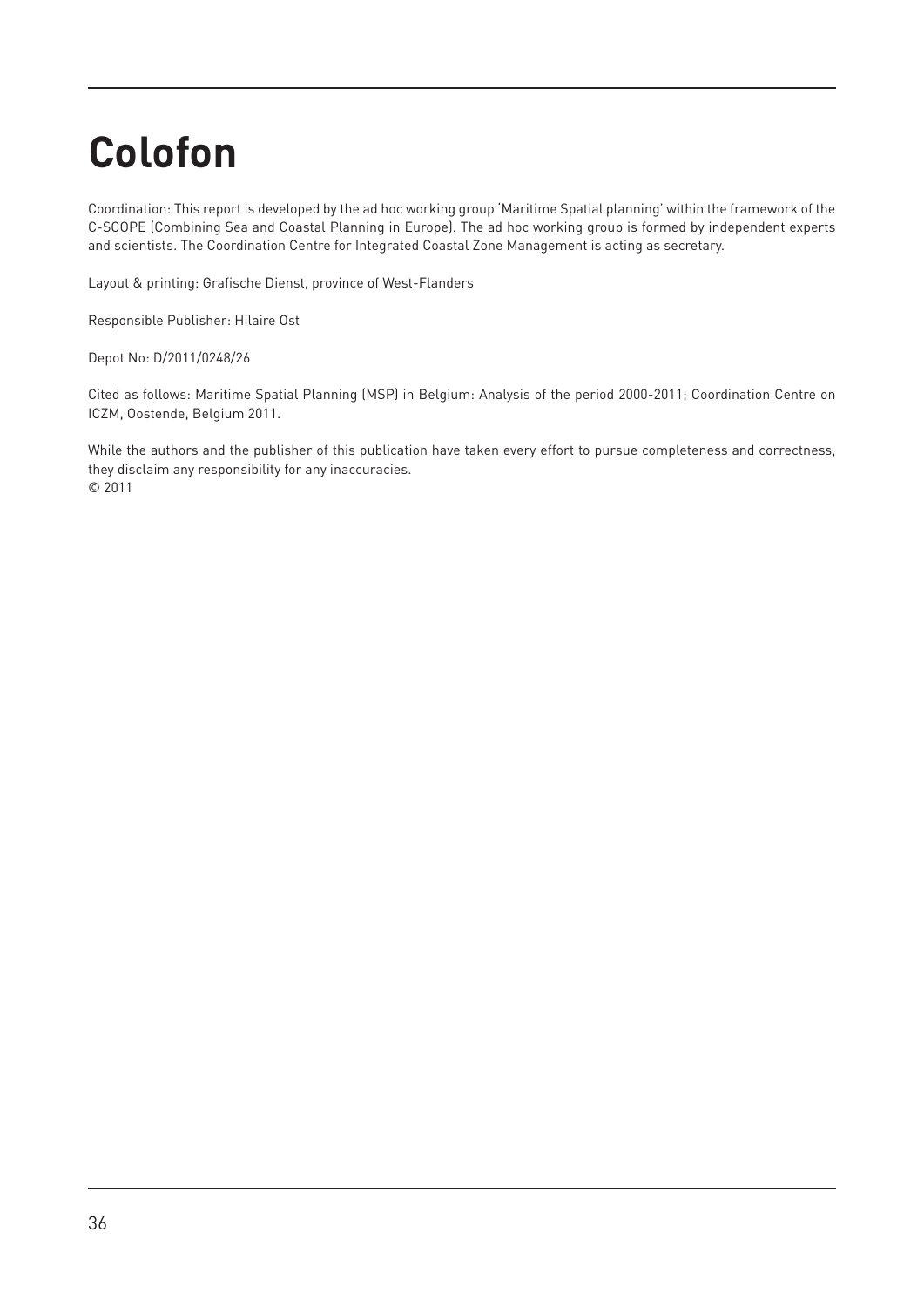# **Acronyms & Abbreviations**

| BCS:      | <b>Belgian Continental Shelf</b>                                                                |
|-----------|-------------------------------------------------------------------------------------------------|
| BELSPO:   | Belgian Federal Science Policy Office                                                           |
| BMM-MUMM: | Management Unit of the North Sea Mathematical Model and the River Scheldt estuary               |
| BPNS:     | Belgian Part of the North Sea                                                                   |
| CREG:     | Commission for the Regulation of the Electricity and the Gas                                    |
| C-Scope:  | Combining Sea and Coastal Planning in Europe                                                    |
| EC:       | <b>European Community</b>                                                                       |
| EEZ:      | Exclusive Economic Zone                                                                         |
| EFRD:     | European Regional Development Fund                                                              |
| EIA:      | <b>Environmental Impact Assessments</b>                                                         |
| EMS:      | <b>Electronic Monitoring Systems</b>                                                            |
| EU:       | European Union                                                                                  |
| FPS:      | <b>Federal Policy Service</b>                                                                   |
| ICZM:     | Integrated Coastal Zone Management                                                              |
| MESMA:    | Monitoring and Evaluation of Spatially Managed Areas                                            |
| MPA:      | Marine Protected Areas                                                                          |
| MSP:      | Maritime Spatial Planning                                                                       |
| OSPAR:    | Oslo/Paris convention (for the Protection of the Marine Environment of the North-East Atlantic) |
| SEA:      | <b>Strategic Environmental Assessments</b>                                                      |
| SSPF:     | Spatial Structure Plan for Flanders                                                             |
| UNCLOS:   | United Nations Convention on the Law of the Sea                                                 |
| UNESCO:   | United Nations Educational, Scientific and Cultural Organization                                |
| VMS:      | Vessel Monitoring System                                                                        |
| VTS:      | <b>Vessel Traffic Services</b>                                                                  |
| WFD:      | Water Framework Directive                                                                       |